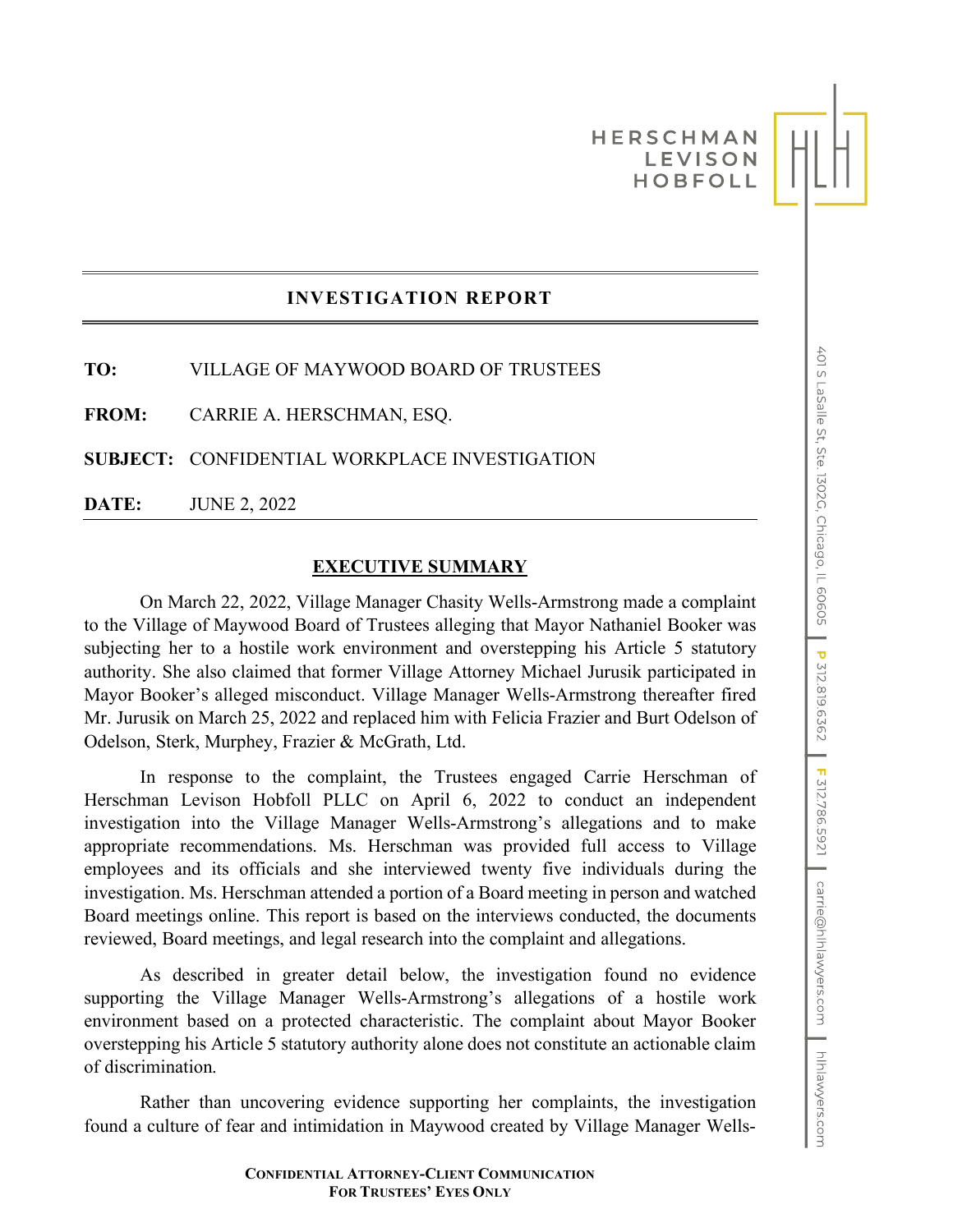Confidential Workplace Investigation Report June 2, 2022 Page 2 of 20



Armstrong. In particular, numerous individuals expressed fear of retaliation from Village Manager Wells-Armstrong. Because so many people voiced concerns about potential retaliation, the facts are presented in narrative form and names and identifying information of individuals interviewed are not used.

The investigation further found that Village Manager Wells-Armstrong engaged in discriminatory conduct. Notably, multiple people reported that Village Manager Wells-Armstrong made disparaging remarks about race and perceived sexual orientation. Witnesses also reported that Village Manager Wells-Armstrong frequently threatened to physically harm Mayor Booker when expressing her feelings toward him. Although she never directly threatened Mayor Booker, using such language to express her feelings towards the Mayor (especially when speaking with subordinates) is inappropriate and unprofessional. In contrast, Mayor Booker did not express, nor did anyone report that he used aggressive language when describing his feelings towards Village Manager Wells-Armstrong.

It is my recommendation that the Board of Trustees terminate Village Manager Wells-Armstrong's employment because of her retaliatory behavior towards employees and her use of discriminatory language and tropes to describe her perceived opponents. I also recommend that Maywood establish the Commission on Community Relations and update Maywood's Personnel Manual so Village employees and others may report their concerns about discrimination and retaliation, among other things, without fear of retribution.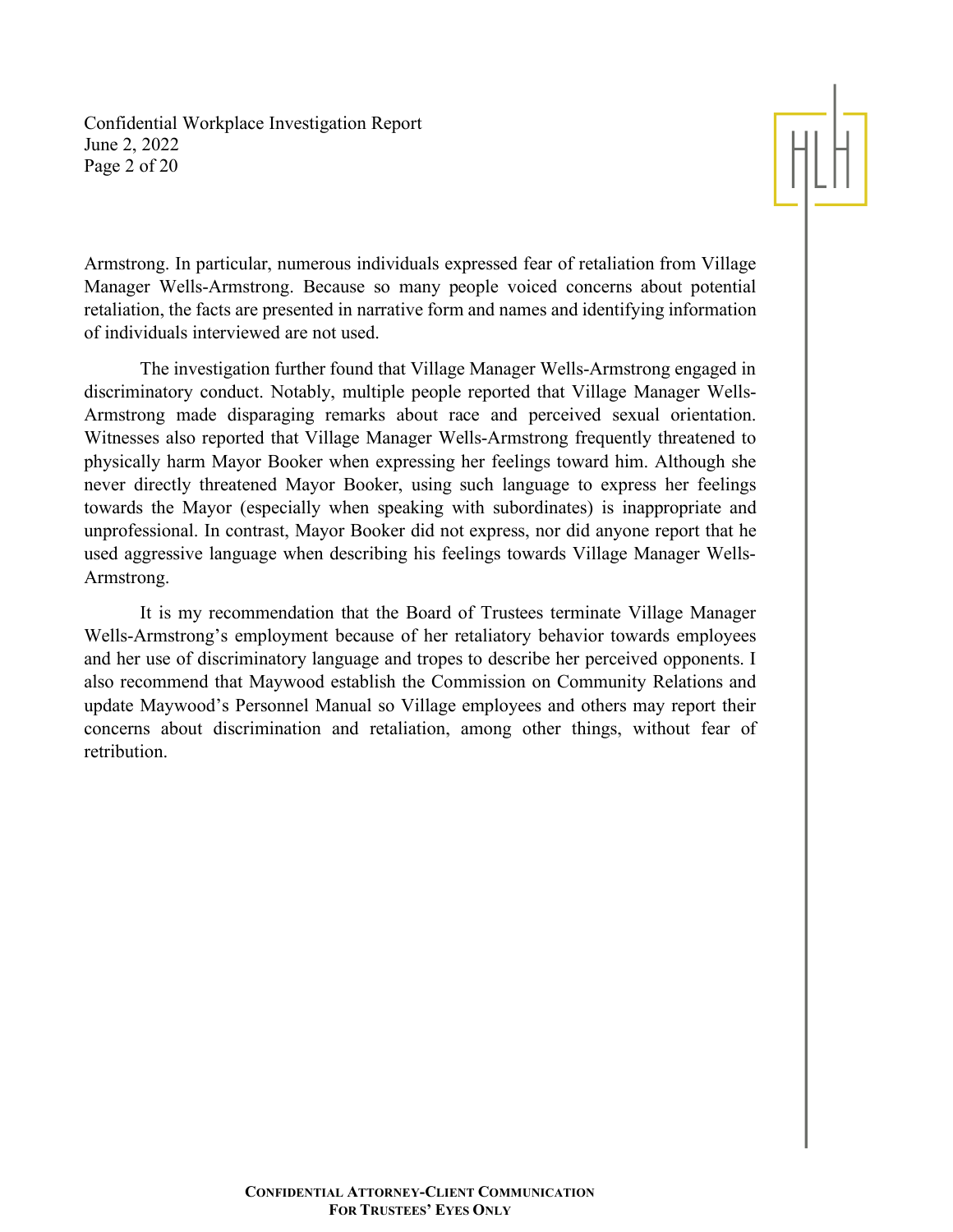Confidential Workplace Investigation Report June 2, 2022 Page 3 of 20



## **THE VILLAGE MANAGER'S COMPLAINTS AGAINST THE MAYOR**

Village Manager Chasity Wells-Armstrong (the "Village Manager") first complained in writing on March 22, 2022 following Mayor Nathaniel Booker's (the "Mayor") unsuccessful attempt to end her employment during a closed executive session.<sup>[1](#page-2-0)</sup> The Village Manager sent a memo with the re: line "First three (3) Quarters and Goals for  $FY'23"$  $FY'23"$  $FY'23"$  to some – but not all – of the Trustees<sup>2</sup> that included claims against the Mayor. She generally alleged that the Mayor had created a hostile work environment and that he had overstepped his authority. For example, she complained that "her personal space has been encroached upon without regard for my feelings or impact on staff." The Village Manager described her relationship with the Mayor as an "abusive relationship" and suggested that the Mayor suffers from an "abusive personality." The Village Manager read her complaint to Board of Trustees during an executive session.

The Village Manager made a further written complaint against the Mayor in a memo dated March 25, 2022.<sup>[3](#page-2-2)</sup> That memo had the re: line "Appointment of the Village" Attorney" and explains the Village Manager's decision to fire the then Village Attorney, Michael Jurusik, and hire Felicia Frazier and Burt Odelson to replace him as the Village Attorney. The memo restates the Village Manager's general belief "regarding the hostile work environment that has been created because of Mayor Nathaniel George Booker consistently violating the Article 5 form of government" and reasserts that the Village Manager "no longer feel[s] comfortable engaging with Mayor Booker or Attorney Jurusik." The Village Manager claims that "Attorney Jurusik has not only allowed Mayor Booker to operate outside the Village's Statutory Manager form of government, but has participated in the intimidation tactics of an employee, thus *perpetuating* a hostile work environment." (Emphasis original.)

Later the Village Manager suggested that the Mayor mistreated her due to her gender noting that she was the first female village manager. She also subsequently alleged that the decision to await the results of the investigation before taking action on leasing a

<span id="page-2-0"></span> $<sup>1</sup>$  A copy of the Village Manager's March 22 allegations and accompanying materials are attached</sup> hereto and incorporated herein as **Exhibit A**.

<span id="page-2-1"></span><sup>&</sup>lt;sup>2</sup> The Village Manager said she deliberately excluded Board members she believed were the Mayor's supporters.

<span id="page-2-2"></span><sup>&</sup>lt;sup>3</sup> A copy of the Village Manager's March 25 allegations and accompanying materials are attached hereto and incorporated herein as **Exhibit B**.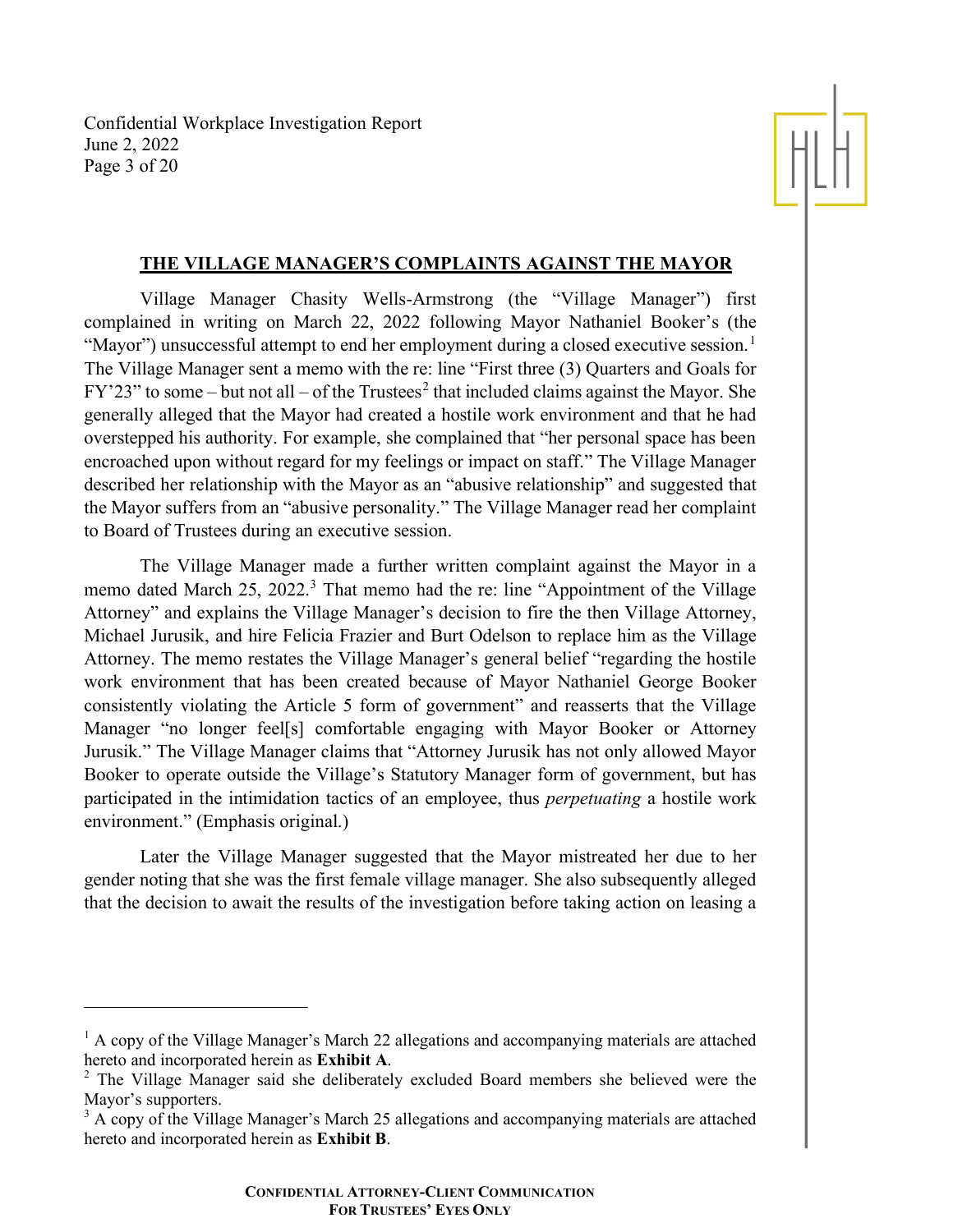Confidential Workplace Investigation Report June 2, 2022 Page 4 of 20



car for her and before reviewing her performance constituted acts of retaliation against her.<sup>[4](#page-3-0)</sup>

## **THE INVESTIGATION**

## **I. Complainant's Interview**

As discussed on April 6, 2022 during closed session, I sought to interview the Village Manager, the complainant, first. Interviewing the complaining party is always the first step in an investigation. I offered to interview the Village Manager on a date and time that was convenient for her. She declined my offer to interview her over the weekend or outside of business hours. Village Manager Wells-Armstrong was adamant that she would not cooperate if I was associated with the former Village Attorney. Following assurances that I was, in fact, independent, and not affiliated with the law firm of Klein, Thorpe & Jenkins, she agreed to be interviewed – but not until April 29, 2022. Less than 24 hours before her April 29 interview, the Village Manager sought to reschedule the interview in order to attend a ComEd event claiming that the Mayor would "hold it against her" if she did not attend the event.<sup>[5](#page-3-1)</sup>

In the end, the Village Manager appeared for her April 29 interview after a Trustee intervened. My attempts to schedule a follow-up interview with her were likewise met with resistance. The follow-up interview eventually took place on May 31, 2022. Despite the difficulties in interviewing her, the Village Manager sent me more than seventy emails throughout the investigation that she asserted support her claims.

In contrast, Mayor Booker made himself readily available for interviews and uploaded documentary support for his position through a secure link I provided. He also forwarded emails throughout the investigation. Mayor Booker sent me more than fifty emails throughout the investigation to support his position.

<span id="page-3-0"></span><sup>&</sup>lt;sup>4</sup> The Village Manager and Village Attorney Burt Odelson each notified this investigator about the Mayor's recent arrest for driving under the influence which the Mayor confirmed happened. For purposes of this Report, the Mayor's arrest was neither considered nor given any weight because Illinois has a strong public policy prohibiting employers from considering arrest records and conviction records when making employment decisions. *See* 775 ILCS 5/2-103 (arrest record) and 775 ILCS 5/2-103.1 (conviction record). A copy of relevant portions of the laws are attached hereto and incorporated herein as **Exhibit C**.

<span id="page-3-1"></span><sup>&</sup>lt;sup>5</sup> The email correspondence the Village Manager provided in support of her position undercut her claims that the Mayor was acting against her and/or that she only recently learned of the conflict. A copy of the email correspondence is attached hereto and incorporated herein as **Exhibit D**.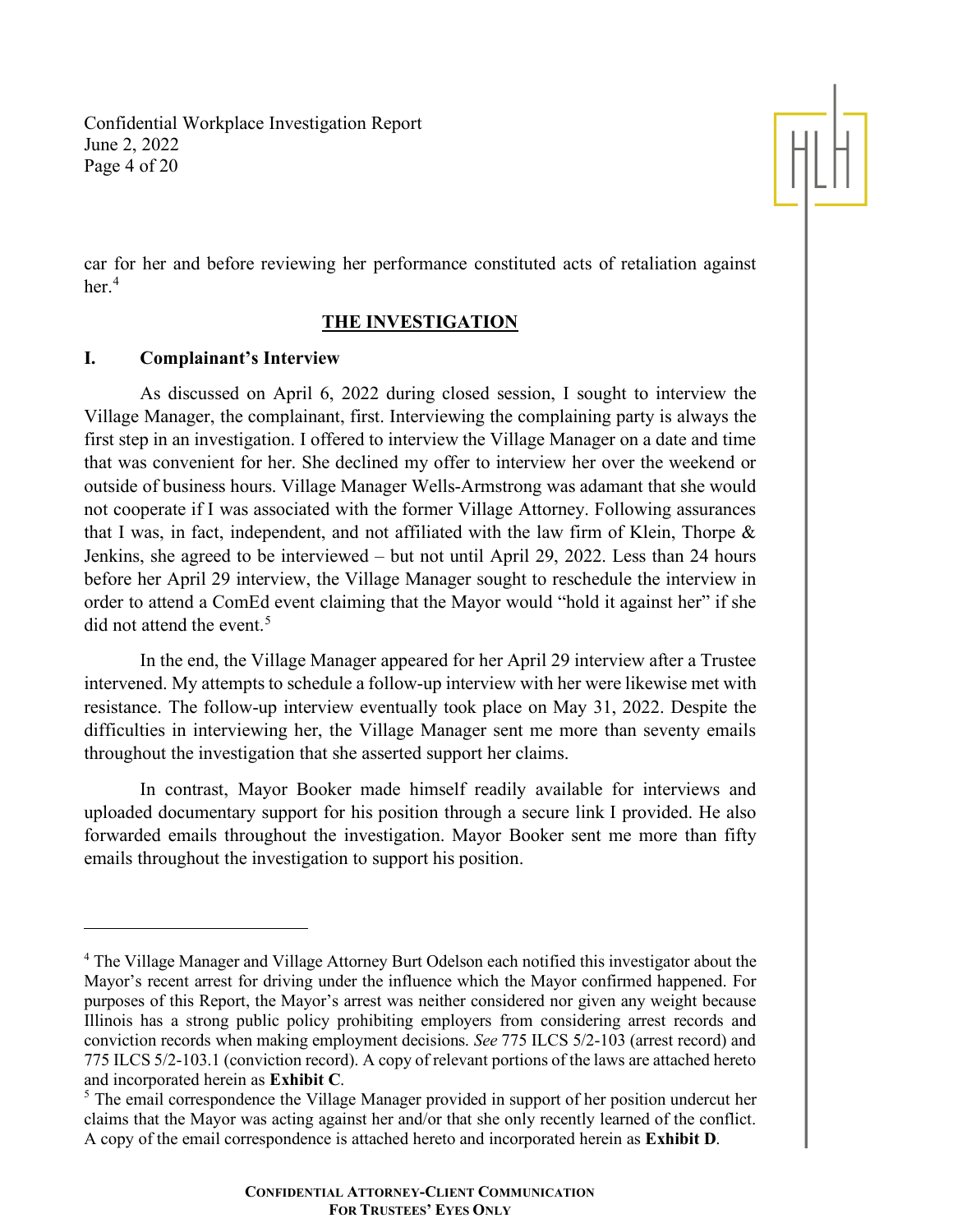Confidential Workplace Investigation Report June 2, 2022 Page 5 of 20



### **II. Witness Interviews**

I interviewed every Trustee, and most of the department heads. I also spoke with lower level employees, the former and new Village Attorneys, and third party witnesses. Some witnesses were interviewed more than once. Each of the witnesses made time to speak to me; however, I repeatedly had to address concerns about retaliation throughout the interviews. Some witnesses simply refused to speak to me citing their concerns of retaliation from the Village Manager. All the witnesses who feared retaliation were the Village Manager's subordinates. None of the witnesses were concerned about retaliation from the Mayor. Those witnesses that feared retaliation would only speak to me after they were assured several times that their names would not be used in the report and that they would not be otherwise identified. It is for this reason that witness names are not used in the report and the facts are presented in narrative form.

#### **BACKGROUND**

## **I. Maywood's Managerial Form of Municipal Government**

In 1979, the Village of Maywood adopted the managerial form of municipal government as set forth in Article 5 of the Illinois Municipal Code.[6](#page-4-0) Consistent with Article 5, the mayor is the official head of Maywood and has the right to vote on legislative matters<sup>[7](#page-4-1)</sup> while the village manager is the administrative head of Maywood and responsible for the efficient administration of all Maywood departments.<sup>[8](#page-4-2)</sup>

Maywood is governed by a Board of Trustees consisting of a mayor<sup>[9](#page-4-3)</sup> and 6 trustees.[10](#page-4-4) The Board of Trustees is the legislative body responsible for enacting all ordinances.<sup>[11](#page-4-5)</sup>

The village manager reports to the Board of Trustees and serves at the Board's discretion. The Board of Trustees appoints the village manager and sets the conditions of the village manager's employment.<sup>[12](#page-4-6)</sup> The village manager may be removed from office at

<span id="page-4-0"></span><sup>6</sup> *See* Maywood Municipal Code § 30.25; *see also* 65 ILCS 5/1-1-1, *et seq.* Relevant provisions of the Illinois Municipal Code are attached hereto as **Exhibit E**.

<span id="page-4-1"></span> $^7$  65 ILCS 5/5-3-1.

<span id="page-4-2"></span> $8$  65 ILCS 5/5-3-7.

<span id="page-4-3"></span><sup>&</sup>lt;sup>9</sup> "The president of a village or incorporated town may be referred to as mayor or president of such village or incorporated town."  $\overline{65}$  ILCS 5/1-1-2.1.<br><sup>10</sup> *Id.* 

<span id="page-4-4"></span>

<span id="page-4-5"></span><sup>&</sup>lt;sup>11</sup> 65 ILCS 5/5-3-6.

<span id="page-4-6"></span><sup>12</sup> *Id.*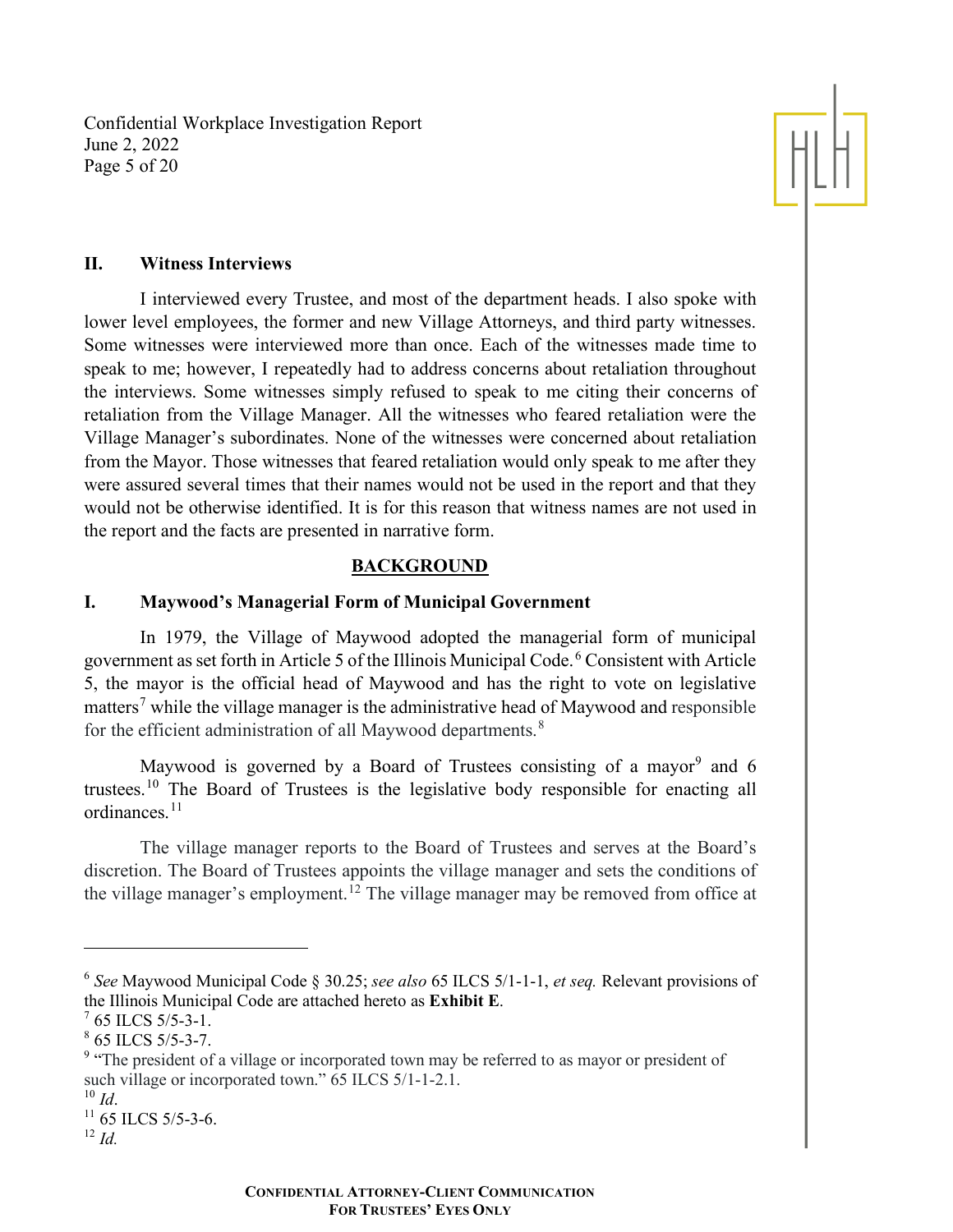Confidential Workplace Investigation Report June 2, 2022 Page 6 of 20



any point by a majority vote of the Board of Trustees.<sup>[13](#page-5-0)</sup> Thus the Board of Trustees retains the power to fire the village manager consistent with the employment contract.

The village manager should be apolitical and is responsible for the day-to-day operations of Maywood.<sup>[14](#page-5-1)</sup> As the administrative head, the village manager has the following statutory powers and duties:

- 1. To enforce the laws and ordinances within Maywood;<sup>[15](#page-5-2)</sup>
- 2. To appoint and remove all directors of departments;  $16$
- 3. To exercise control of all departments and divisions within Maywood;<sup>[17](#page-5-4)</sup>
- 4. To prepare financial data for the Board of Trustees to consider prior to preparation of the annual appropriation ordinance;  $^{18}$  $^{18}$  $^{18}$
- 5. To attend all Board of Trustees meetings with the right to take part in discussions, but with no right to vote on any question or ordinance;  $19$
- 6. To recommend to the Board of Trustees for adoption such measures as she may deem necessary or expedient; $^{20}$  $^{20}$  $^{20}$  and,
- 7. To perform such other duties as may be prescribed by Article 5 or may be required by the Maywood Municipal Code or resolution of the Board of Trustees. $21$

## **II. The Current Mayor, Board of Trustees and Village Manager**

The Maywood Board of Trustees (the "Board of Trustees") consists of six individual Trustees and the Mayor. All the Trustees are impressive in their own right – each of whom has dedicated their personal time and energy to the Village of Maywood. The Trustees are all eager to make Maywood a better place for their constituents, their families, and themselves.

Mayor Nathaniel Booker is a first-term Mayor. Prior to being elected mayor, he served the Village of Maywood as a Trustee. Mayor Booker's hand-picked Village Manager was Chasity Wells-Armstrong, a former one-term mayor of Kankakee. Ms.

<span id="page-5-0"></span><sup>13</sup> *Id.*

<span id="page-5-1"></span><sup>&</sup>lt;sup>14</sup> The village manager is "appointed without regard to his political beliefs."  $65$  ILCS  $5/5$ -3-7.

<span id="page-5-2"></span> $15$  65 ILCS 5/5-3-7(1).

<span id="page-5-3"></span> $16$  65 ILCS 5/5-3-7(2).

<span id="page-5-4"></span> $17$  65 ILCS 5/5-3-7(3).

<span id="page-5-5"></span> $1818$  65 ILCS 5/5-3-7(5).

<span id="page-5-6"></span> $19$  65 ILCS 5/5-3-7(6).

<span id="page-5-7"></span> $20\,65$  ILCS 5/5-3-7(7).

<span id="page-5-8"></span> $21$  65 ILCS 5/5-3-7(8).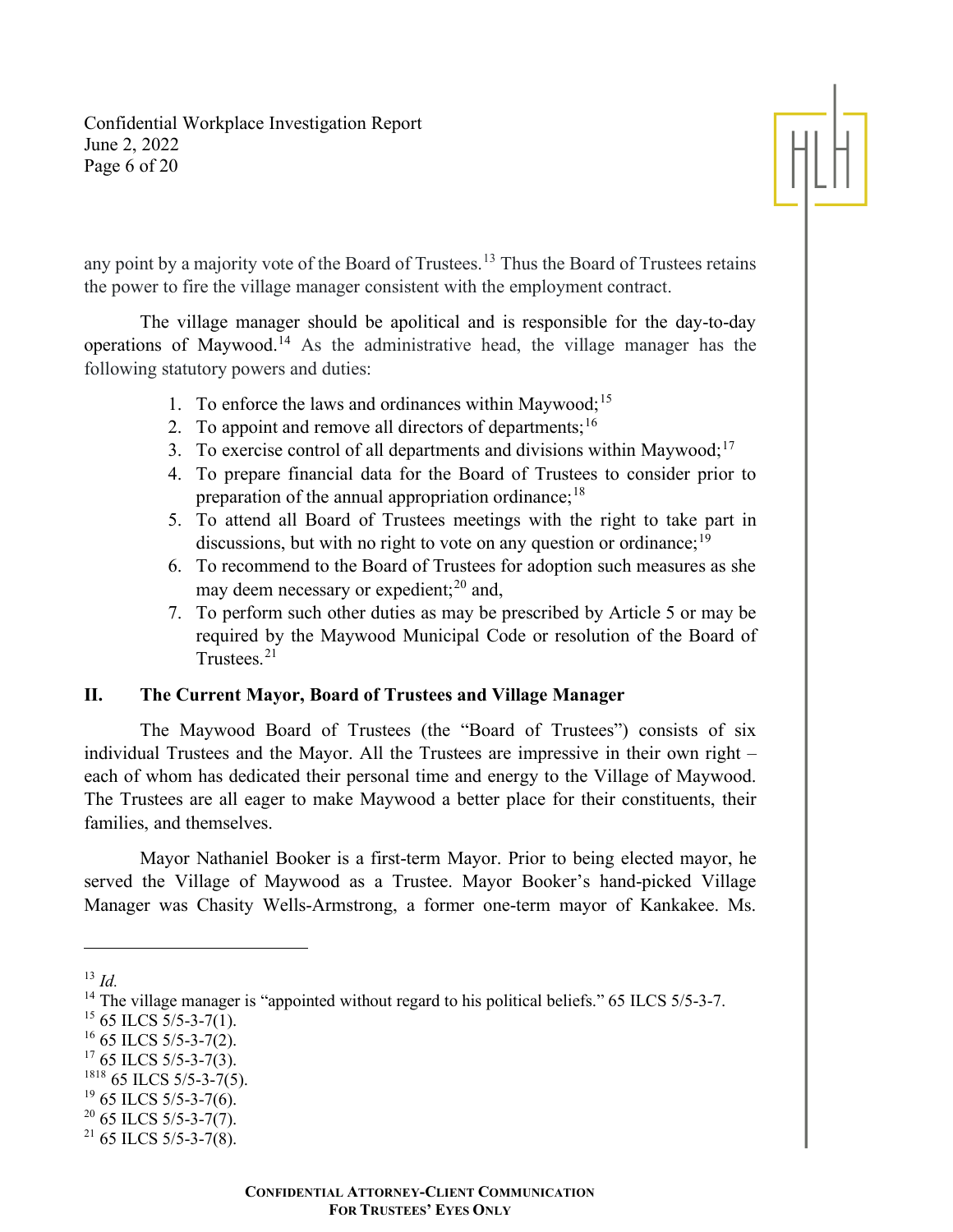Confidential Workplace Investigation Report June 2, 2022 Page 7 of 20



Wells-Armstrong had not worked as a village manager prior to her hiring. Witnesses noted that she was "barely qualified"<sup>[22](#page-6-0)</sup> for the role, and that her hiring was outside the normal procedure. The Mayor selected the Village Manager without presenting any other candidates to the board. Normally a national search for a village manager would be conducted, and the Board of Trustees would have the opportunity to interview multiple candidates. Instead, the Mayor elected to forego this process in favor of Ms. Wells-Armstrong.

It was against this backdrop that the Village Manager moved her family from Kankakee to Bolingbrook to take the instant job, having just lost her bid for reelection in Kankakee. Initially, the relationship between the Mayor and the Village Manager was strong. All witnesses agreed that the relationship between the Mayor and the Village Manager was very good in the beginning – describing them as "besties" and expressing surprise at the demise of their relationship.

The Village Manager and the Mayor were aligned in hiring and firing decisions, save one. The Village Manager sought from the start to replace the former Village Attorney with the attorneys she used in Kankakee. The Mayor objected, wanting to keep the former Village Attorney, who had held the role for twenty years.

The Village Manager followed the Mayor's direction and the former Village Attorney continued in his role. However, the Village Manager continued to contact the former Kankakee attorneys.[23](#page-6-1) She would call Burt Odelson throughout her employment to get his advice on matters. Mr. Odelson provided "free legal advice" in his words, to the Village Manager, advising her about the respective roles of the Mayor as compared to the Village Manager under the managerial form of municipal government. The Village Manager complained to Mr. Odelson that she was being subjected to a "hostile work environment" because of the Mayor's actions. Mr. Odelson advised her to try to work with the Mayor and that if she could not, she should raise her complaint with the Board of Trustees.

The relationship between the Mayor and the Village Manager began to unravel in the late summer/early fall 2021. The Village Manager alleges that problems began when she refused to do the Mayor's bidding and stood up for herself. The Mayor alleges that their relationship deteriorated after he identified numerous problems with her work.

<span id="page-6-0"></span> $^{22}$  Ms. Wells-Armstrong's resume and the village manager job description are attached hereto and incorporated herein as **Exhibit F**.<br><sup>23</sup> Burt Odelson previously worked with the Village Manager when she was the mayor of Kankakee.

<span id="page-6-1"></span>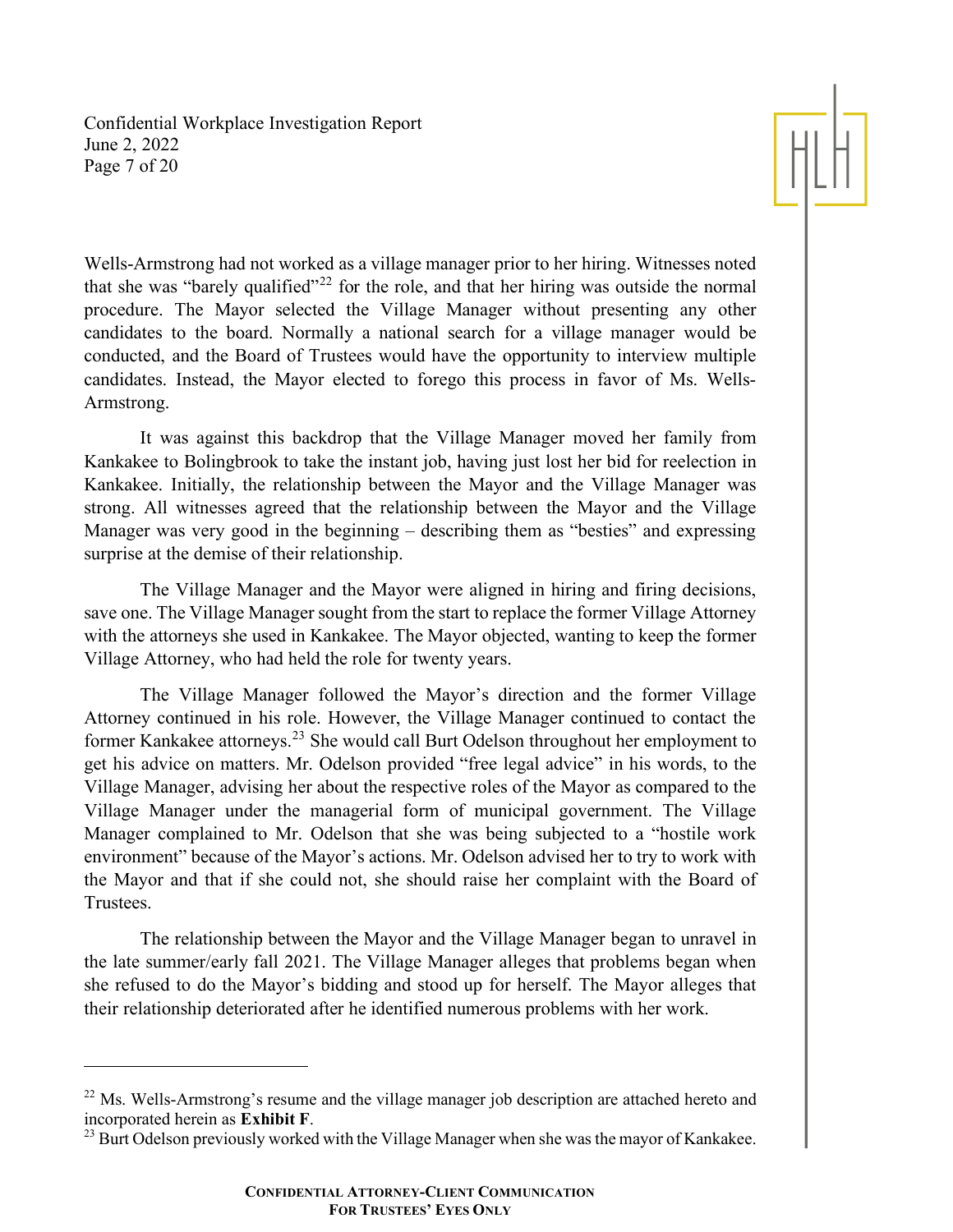Confidential Workplace Investigation Report June 2, 2022 Page 8 of 20



The Village Manager repeatedly sought assurances from the Mayor that her twoyear contract would be extended, but the Mayor would not provide her assurances because he believed her job performance was subpar. He was dissatisfied with her ability to complete tasks<sup>[24](#page-7-0)</sup> – many of which the Board of Trustees had previously assigned to the prior Village Manager. He was also dissatisfied with her failure to make good on his campaign promises. Among other things, resident concerns remained unaddressed on the MyCivic application, although the Board of Trustees had previously directed that all concerns should be acknowledged within 48 hours of receipt. The Mayor was also frustrated that the Zetron system was not yet functional. The Mayor was further critical of the Village Manager for problems with the Village's website. In an effort to repair the relationship, the Village Manager asked the Mayor to go to Michigan – where she had frequently vacationed – so they could concentrate on resetting their relationship. The Mayor agreed.

The trip, which the Village Manager paid for herself, was a failure. The Village Manager recounts how the Mayor chose to listen to his car navigation system rather than her directions to the location – an example she claims that demonstrates how the Mayor does not listen to others.<sup>[25](#page-7-1)</sup> The Mayor was uncomfortable with the trip from start to finish – he didn't understand why they needed to go to Michigan. Very little time was spent on Village business of any kind – the Village Manager described the trip as a "reset" one that could help her and the Mayor understand one another better. The Mayor found the Village Manager's personal questions – her attempt to better understand and connect with the Mayor – strange and uncomfortable.

After the Michigan trip, the Mayor and the Village Manager met with Village Attorney Jurusik.<sup>[26](#page-7-2)</sup> At this point, according to all of the parties, the relationship between the two was effectively over. The Mayor and the Village Manager could barely speak on the phone to one another. Village Attorney Jurusik advised them to find a way to work it out – to communicate via Mycivic or email.

The Village Manager eventually blocked the Mayor from her personal cell phone. During her initial interview on April 29, she stated that she could not and would not speak to the Mayor. When questioned on how that could possibly work, she suggested that she

<span id="page-7-0"></span> $^{24}$  The Village Manager's self-appraisal and the Mayor's comments thereto as well as the points he sought to address with the Board regarding the Village Manager's performance are attached hereto and incorporated herein as **Exhibit G**.

<span id="page-7-1"></span> $25$  This complaint was echoed by many Trustees, including members of the Mayor's own political party.

<span id="page-7-2"></span> $26$  The Mayor and the Village Manager met with the Village Attorney on 2-3 occasions.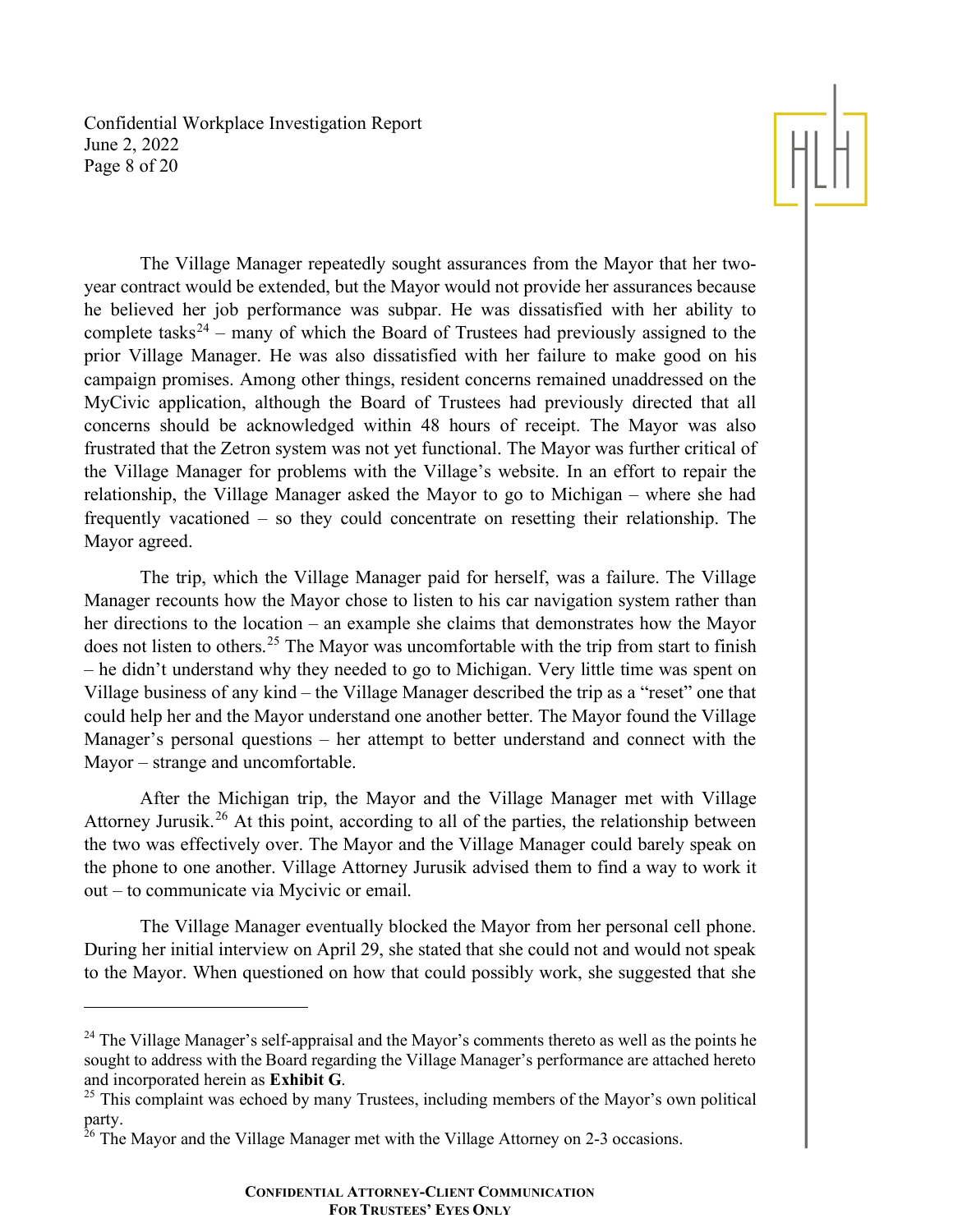Confidential Workplace Investigation Report June 2, 2022 Page 9 of 20



could have a meeting with the Mayor so long as the meeting was also attended by certain Trustees, Isiah Brandon, Miguel Jones, Aaron Peppers and Shabaun Reyes-Plummer, whom she believed were "against" the Mayor. After some coaxing she agreed that meetings with the Mayor must include all the Trustees. Nonetheless, she flatly refused to meet with the Mayor individually. Later during the interview, she said that she was willing to shake the Mayor's hand publicly and move forward.

The Mayor was not so inclined. The Mayor cannot envision a path forward because he believes the relationship is damaged beyond repair.

The Village Manager sought advice about the Mayor and her relationship from different sources – the former Village Attorney, the new Village Attorneys and some Trustees, among others. As noted above, Mr. Odelson, one of the new Village Attorneys, stated that he provided Ms. Wells-Armstrong "free legal advice" prior to replacing the former Village Attorney.

The former Village Attorney attempted to mediate the deteriorating relationship between the two and encouraged the Village Manager and the Mayor to find a way to work together. Because phone calls were unproductive, Village Attorney Jurusik suggested that they communicate via email and MyCivic. Village Attorney Jurusik reminded the Village Manager that she, like him, was an "at will" employee, meaning she could be fired at any time, for any reason, absent an unlawful reason. The Board of Trustees could fire her at any point, provided a majority voted in favor of her removal. The at-will nature of the employment relationship is explicitly stated in the Village Manager's contract<sup>[27](#page-8-0)</sup> and is

<span id="page-8-0"></span><sup>&</sup>lt;sup>27</sup> "Section 3. AT WILL EMPLOYMENT RELATIONSHIP. CWA [Chasity Wells-Armstrong] agrees and understands that her employment relationship with the Village is an "at-will" relationship and the Corporate Authorities may terminate her and this Agreement at any time and for any reason. CWA agrees and understands that she does not have the right to receive any type of progressive discipline prior to the termination of this Agreement, and she waives any and all claims to a contract right of employment having been created by this Agreement or any Village Code provision or the Village of Maywood's Personnel Policy Manual or any State law. Nothing in this Agreement shall prevent, limit or otherwise interfered with the rights of the Corporate Authorities to terminate the employment of CWA at any time, subject only to the provisions set forth herein. Nothing in this Agreement shall prevent, limit or otherwise interfere with the rights of the Corporate Authorities to terminate the employment of CWA at any time, subject only to the provisions set forth herein. Nothing in this Agreement shall prevent, limit or otherwise interfere with the right of CWA to terminate her employment with the Village at any time, subject only to the provisions herein." Contract, page 3. A copy of the Village Manager's contract is attached hereto and incorporated herein as **Exhibit H**.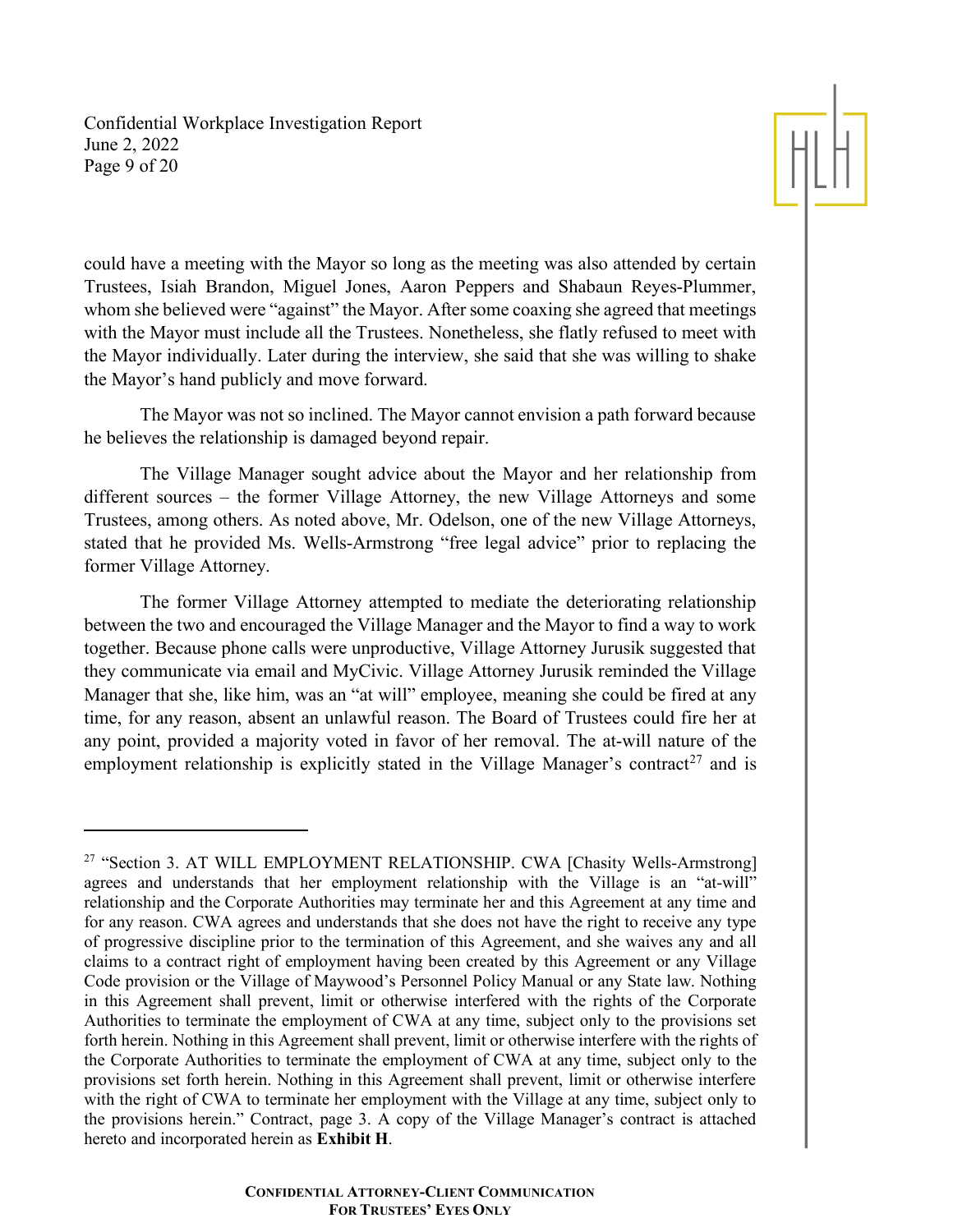Confidential Workplace Investigation Report June 2, 2022 Page 10 of 20



consistent with Article 5 of the Illinois Municipal Code.<sup>[28](#page-9-0)</sup> At that time, the Village Manager again brought up a contract extension. The former Village Attorney advised her that her contract could not extend beyond the Mayor's term as a matter of law.<sup>[29](#page-9-1)</sup> Ultimately, the Village Manager would fire Village Attorney Jurusik.

But first, the Mayor attempted to fire the Village Manager at a special board meeting on March 9 which was unsuccessful. The Village Manager then made the instant allegations on March 22 and March 25 against both the Mayor and the former Village Attorney.

## **ANALYSIS AND FINDINGS**

## **I. Alleged "Hostile Work Environment"**

The Village Manager repeatedly uses the term "hostile work environment" to describe her complaints against the Mayor. She uses that term in the lay sense not as the concept is understood under the law. In order to state a claim for a hostile work environment, the employee must demonstrate that the alleged hostile work environment is based on a protected characteristic – for example, race, gender, and/or age - that is so severe and pervasive it alters the workplace.<sup>[30](#page-9-2)</sup> Here, the Village Manager fails to allege any discriminatory conduct that would be actionable under state and/or federal law.

<span id="page-9-0"></span> $28$  65 ILCS 5/5-3-7.

<span id="page-9-1"></span> $^{29}$  65 ILCS 5/8-1-7(b) states, in relevant part, "...the corporate authorities of any municipality may make contracts for a term exceeding one year and not exceeding the term of the mayor or president holding office at the time the contract is executed, relating to (1) the employment of a municipal manager…"

<span id="page-9-2"></span><sup>&</sup>lt;sup>30</sup> The Equal Employment Opportunity Commission ("EEOC") defines harassment and a hostile work environment this way: "Harassment is unwelcome conduct that is based on race, color, religion, sex (including sexual orientation, gender identity, or pregnancy), national origin, older age (beginning at age 40), disability, or genetic information (including family medical history). Harassment becomes unlawful where 1) enduring the offensive conduct becomes a condition of continued employment, or 2) the conduct is severe or pervasive enough to create a work environment that a reasonable person would consider intimidating, hostile, or abusive." www.eeoc.gov/harassment. The Illinois Human Rights Act, 775 ILCS 5/1-101 *et seq*., uses this definition, "5/2-101 (E-1) Harassment. "Harassment" means any unwelcome conduct on the basis of an individual's actual or perceived race, color, religion, national origin, ancestry, age, sex, marital status, order of protection status, disability, military status, sexual orientation, pregnancy, unfavorable discharge from military service, citizenship status, or work authorization status that has the purpose or effect of substantially interfering with the individual's work performance or creating an intimidating, hostile, or offensive working environment. For purposes of this definition, the phrase "working environment" is not limited to a physical location an employee is assigned to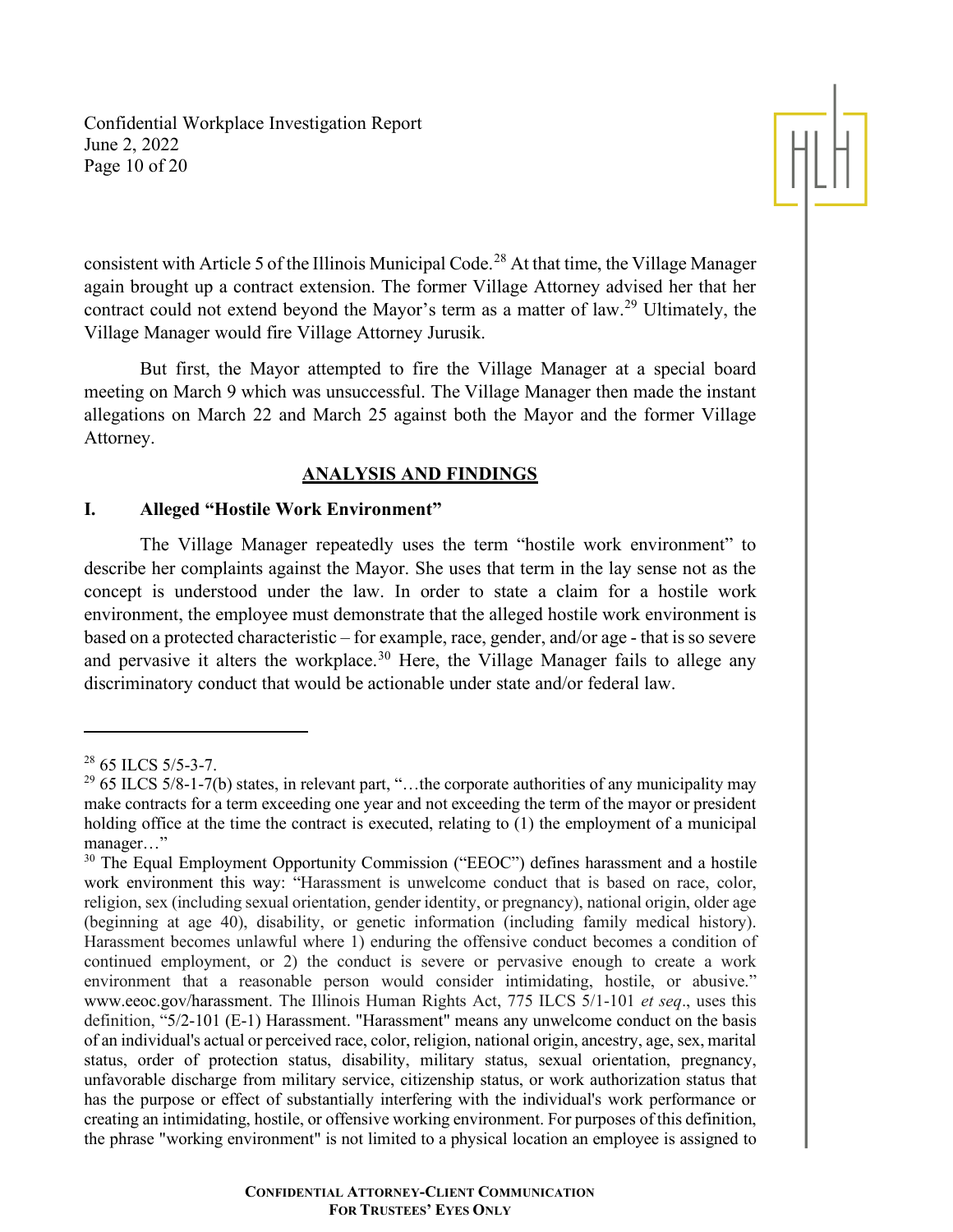Confidential Workplace Investigation Report June 2, 2022 Page 11 of 20



## **a. March 22 allegations**

In her March 22 memo, the Village Manager writes, "Prior to the special board meeting the Mayor called on March 9, 2022, I could sense our relationship was on a negative decline. I knew he was not happy with my constantly pushing back and reminding him I have seven (7) bosses. In prior weeks, I even asked him if he was going to "Willie" Norfleet" (fire) me." The Village Manager's statement that she was aware of the Mayor's concerns about her performance prior to her complaint undercuts general claims of workplace misconduct because she only made those claims *after* she learned the Mayor was dissatisfied with her job performance and not interested in discussing a contract extension.[31](#page-10-0) Moreover, the Village Manager serves at the discretion of the Board of Trustees and the Mayor, as a member of that Board, was properly concerned with her job performance.[32](#page-10-1)

The Village Manager also claimed that the Mayor accused her of siding with his political opposition.<sup>[33](#page-10-2)</sup> The position of village manager is supposed to be apolitical, but it is clear that Village Manager Wells-Armstrong acted politically when dealing with the Mayor.<sup>[34](#page-10-3)</sup> Although the Village Manager produced one email to support her claim, it is my opinion that the Village Manager, not the Mayor, has weaponized the deep political divides in Maywood and politicized the office of the Village Manager. For example, on March 22 she provided the attached Exhibit A outlining her concerns, to some – but not all – of the Board of Trustees. She admitted that she excluded certain Trustees that she believed were "with" the Mayor.

Furthermore, throughout this investigation, the Village Manager elected to forward emails to me that she believed supported her claims against the Mayor. The emails she provided did not demonstrate that the Mayor was mistreating her. Instead, the emails she provided demonstrated that she, not the Mayor, sought to weaponize the political divides in Maywood. She alerts some – but not all – of her seven bosses to perceived wrongdoing, regularly speaking to Trustees Brandon, Jones and Peppers and refusing to speak to Trustees Lightford, Sanchez and Booker.

perform his or her duties. A copy of the relevant statutory provisions is attached hereto and incorporated herein as **Exhibit I**.<br><sup>31</sup> Had the Village Manager contacted me for legal advice, I would have advised her to do preciselv

<span id="page-10-0"></span>what she did here – file a complaint in order to slow down the termination process.

<span id="page-10-1"></span><sup>32</sup> 65 ILCS 5/5-3-7.

<span id="page-10-2"></span><sup>&</sup>lt;sup>33</sup> The Village Manager provided an email to support this allegation. The email is attached hereto and incorporated herein as **Exhibit J**.

<span id="page-10-3"></span><sup>&</sup>lt;sup>34</sup> 65 ILCS 5/5-3-7.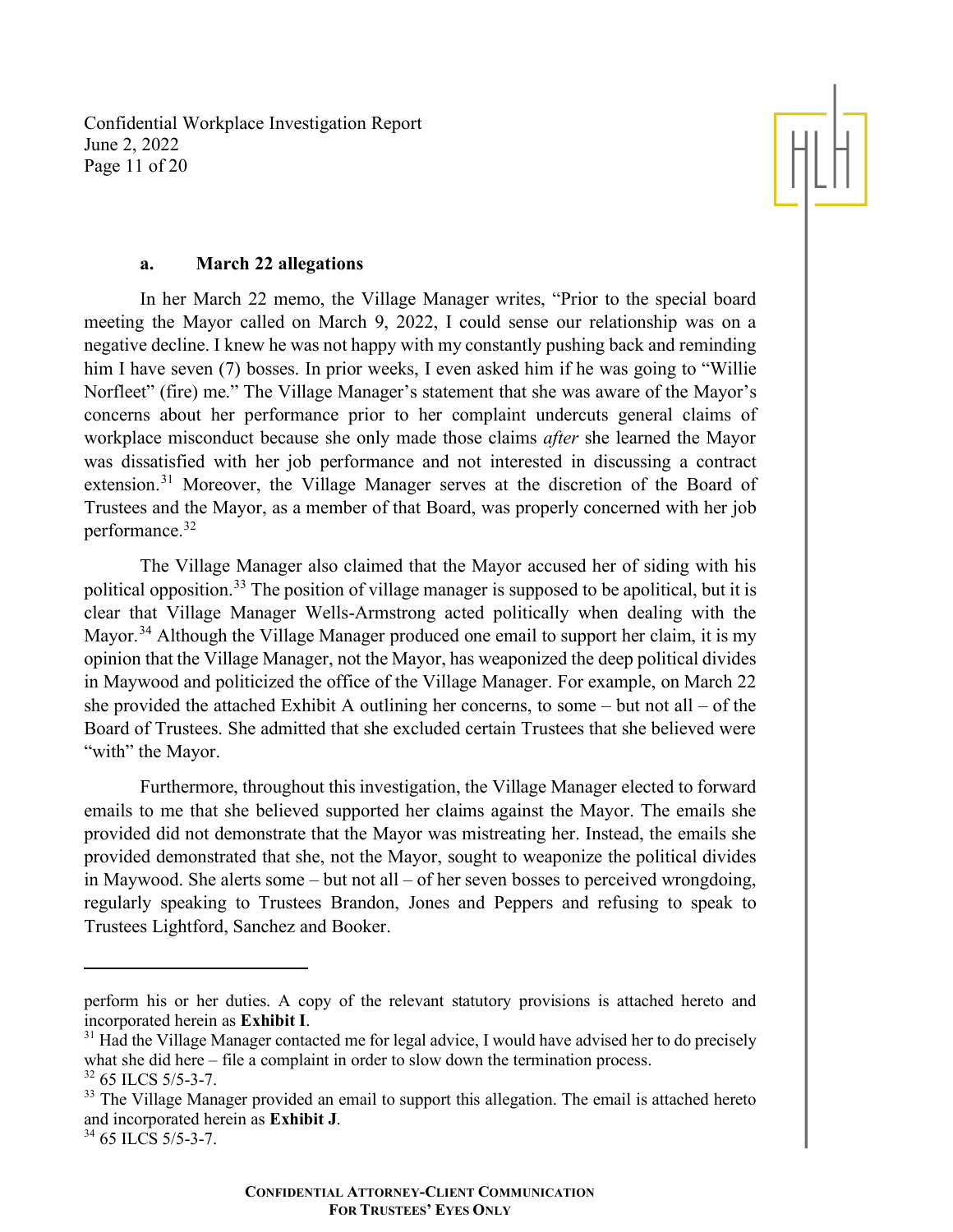Confidential Workplace Investigation Report June 2, 2022 Page 12 of 20



## **b. March 25 Allegations**

The Village Manager's March 25 allegations expand upon her claim of a hostile work environment, claiming that the Mayor, together with the former Village Attorney, violated the "Article 5" form of government – that is, where the Village Manager is tasked with day-to-day operations.

The Village Manager articulates no actionable claim here. Instead, she has provided one of the most striking examples of how her personal animosity towards about the Mayor impacted the Village of Maywood.

She has directed staff not to speak to the Mayor upon pain of discipline.<sup>[35](#page-11-0)</sup> She has demonstrated that she can, does and will retaliate against anyone who does not follow her directions. She has told multiple witnesses that she wants to "punch the Mayor in the face" that she will "whoop his ass" and that he belongs in the basement. No witness corroborated her statement that the Mayor yelled at her.

The relationship between the Mayor and the Village Manager in the Manager form of local government can be complex. The Village Manager essentially argues that the Mayor has acted *ultra vires* – or overstepped his authority – by inserting himself into dayto-day Village operations. She then complains that the former Village Attorney supported his efforts to undermine her authority.

The Village Manager could not point to any evidence that the former Village Attorney aided the Mayor in this alleged power grab. The evidence demonstrated that the Village Attorney provided training to the Village Manager, Mayor and Board of Trustees regarding their respective roles and that he provided her with correct legal advice, albeit legal advice that she disliked. At the beginning of her employment, the Village Manager sought to hire Odelson, Sterk, McGrath & Frazier as the Village Attorneys. She had previously worked with Burt Odelson and Felicia Frazier while she was the Mayor of Kankakee. The Mayor did not want to fire the longtime Village Attorney, and the Village Manager ceded to his request. Mr. Odelson stated that he had provided Ms. Wells-Armstrong "free legal advice" throughout her employment with the Village of Maywood on the respective roles of the mayor and the village manager in an Article 5 form of government prior to becoming the Village Attorney.[36](#page-11-1) He also stated that she had told him

<span id="page-11-0"></span><sup>&</sup>lt;sup>35</sup> The Village Manager's April 12 communication and memo are attached hereto and incorporated herein as **Exhibit K**.

<span id="page-11-1"></span><sup>&</sup>lt;sup>36</sup> The Village Manager's May 31 email that her relationship with the lawyers is no one's business is attached hereto and incorporated herein as **Exhibit L**. I did not find that the Village Manager contacted four trustees prior to making her decision.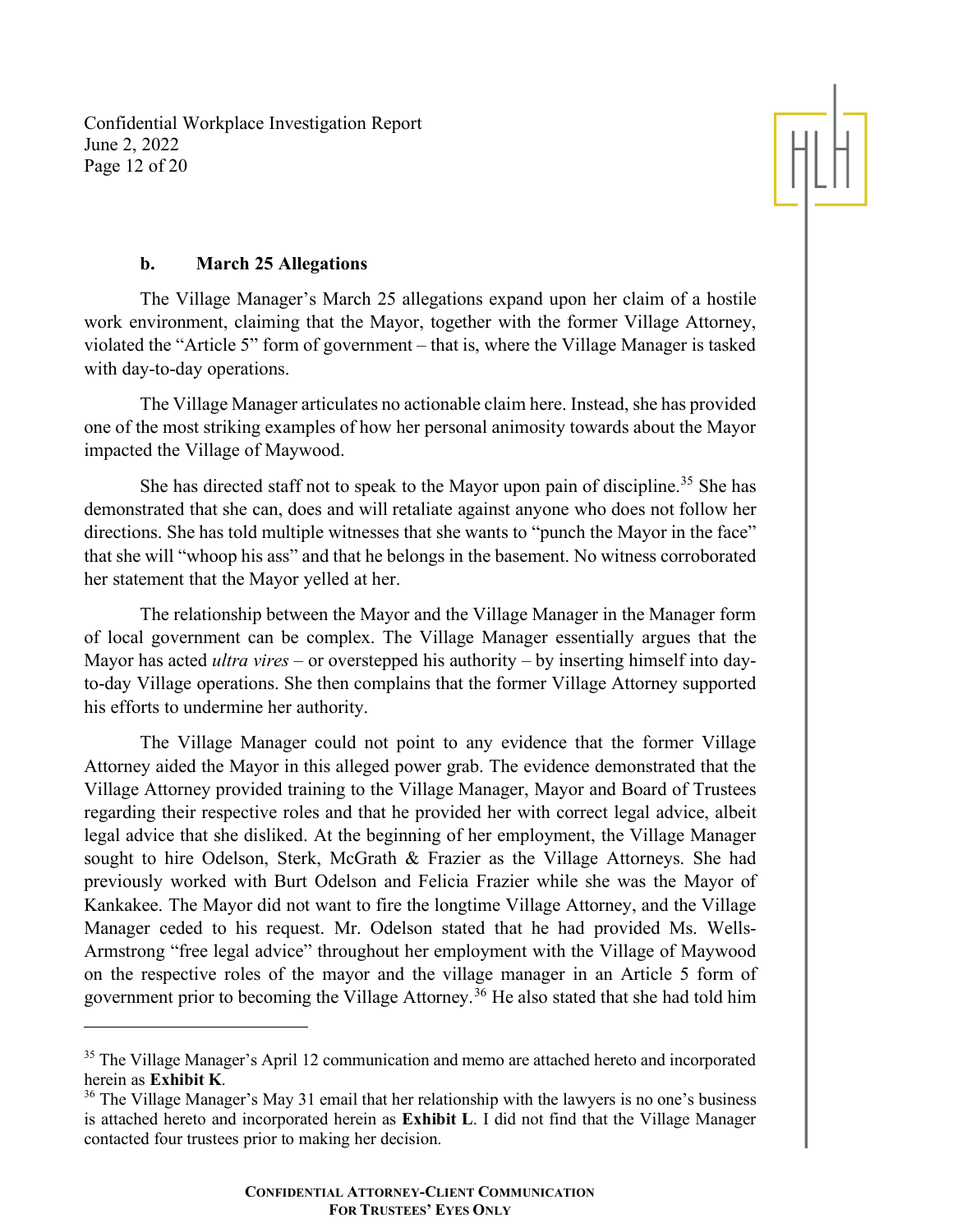Confidential Workplace Investigation Report June 2, 2022 Page 13 of 20



that she believed she was being subject to a hostile work environment and that he advised her to try to work it out with the Mayor but that if she could not she should tell the Board of Trustees.

In his 2021 Training Session for Appointed and Elected Village Officials the former Village Attorney advised the Village that "Village Manager form of gov't  $\Rightarrow$  appointed and elected officials do not direct Village employees… the Village Manager does."[37](#page-12-0) The International City/County Management Association, ("ICMA") states that "it is a fundamental principal of the council-manager form of government that council members will not direct staff other than through the manager. In some cases, all direct contact is discouraged. In other cases, asking questions is considered acceptable, particularly if directed at higher level employees such as department heads."<sup>[38](#page-12-1)</sup> The former Village Attorney provided an article<sup>[39](#page-12-2)</sup> he distributes to all his municipal clients that operate under the Village Manager form of government that describes the interaction between the office of the mayor and the office of the Village Manager. The article states, among other things:

"[The mayor] also serves as *spokesman for the council*, enunciating positions taken, informing the public about coming business, and fielding questions about the city's policies and intentions." (Emphasis original) (page 2)

"Although the manager must maintain positive relationships with each member of the council, the mayor-manager interaction is an official way to exchange information..." (page 4)

"For example, the mayor may advise the manager to bring more matters to the council or fewer; he may intervene with a council member who is intruding into operational matters, or he may seek to alleviate tension between the council and staff before a series [sic] develops." (page 4)

The quoted passages all envision a government where the mayor and village manager work together to move the elected official's agenda forward. The Village Manager's argument that the Mayor is to have no contact with any staff – upon pain of discipline – and insistence that she receive direction from "all seven of her bosses" fosters political infighting and renders any Village business virtually impossible to conduct. The political divisions in Maywood are well-known. Furthermore, the evidence that the Village Manager provided

<span id="page-12-0"></span><sup>37</sup> A copy of the relevant portion of the presentation is attached hereto as **Exhibit M**.

<span id="page-12-1"></span><sup>&</sup>lt;sup>38</sup> "Making it Work: The Essentials of Council-Manager Relations" ICMA at 21.

<span id="page-12-2"></span><sup>&</sup>lt;sup>39</sup> A copy of the article the former Village Attorney provided is attached hereto and incorporated herein as **Exhibit N**.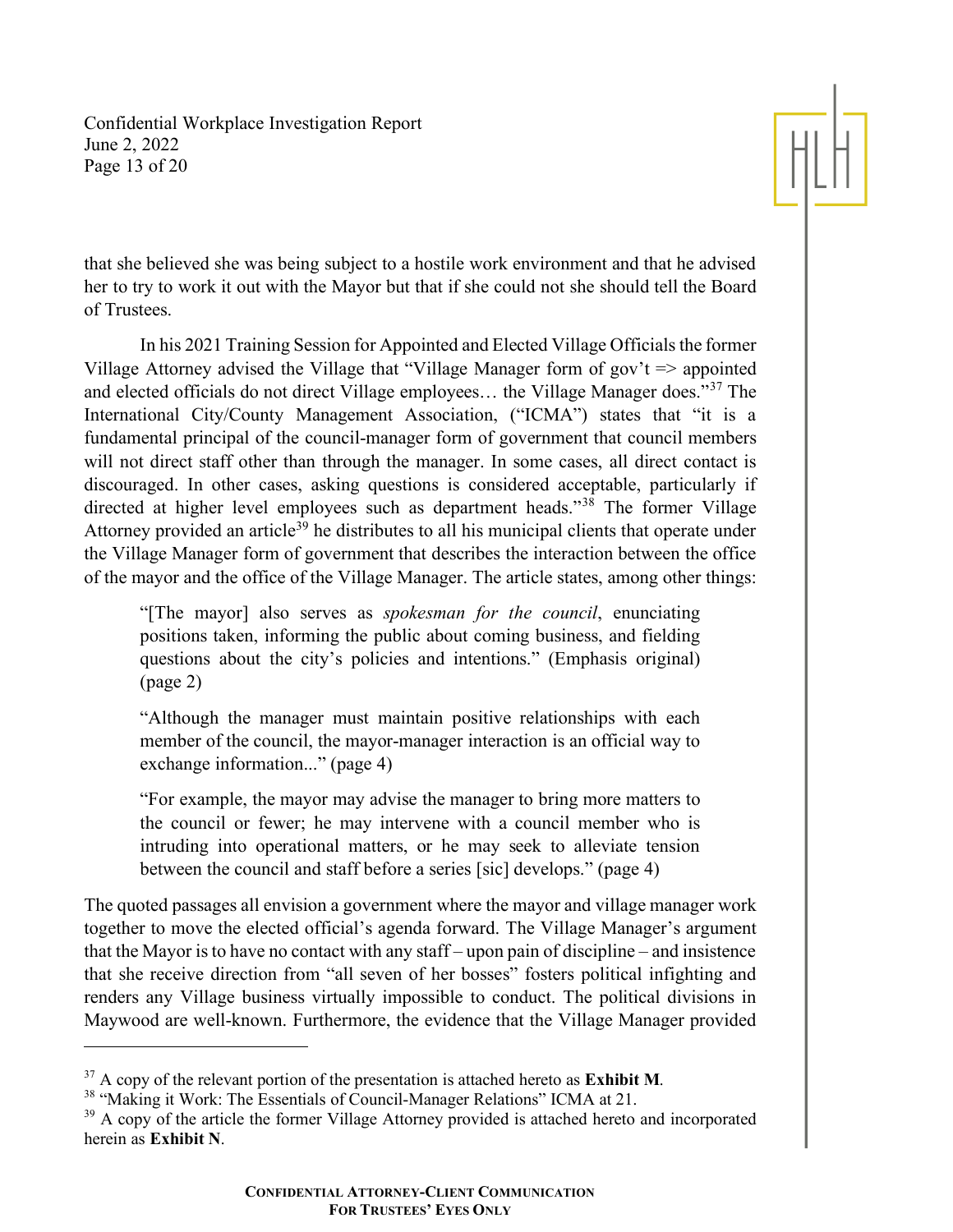Confidential Workplace Investigation Report June 2, 2022 Page 14 of 20



shows that she has not sought the advice of all seven of her bosses but rather selectively sought the advice of the Mayor's political opponents. In so doing she has politicized the office of Village Manager – a role that should be apolitical. *See, e.g.,* the attached memo drafted by Mr. Odelson which states, "The Illinois Municipal Code stresses the nonpartisan nature of the manager's role in that the manager is 'appointed without regard to his [or her] political beliefs.' The emphasis is consistently on the professional skill and managerial competence of the manager. Policy and politics are the province of the Council or Village Board, not the manager."[40](#page-13-0)

The former Village Attorney correctly advised the Village Manager and Mayor that her contract could not extend beyond the Mayor's term, which ends in April, 2025.<sup>[41](#page-13-1)</sup> The Village Manager is certainly within her authority to appoint the Village Attorney. That said, when the Village Manager exercises that authority in a strategic, retaliatory manner to serve her own interests she acts improperly.

Here, she fired the former Village attorney, who had served the village for over twenty years and holds a great deal of institutional knowledge about the Village. The Village Manager apparently never accepted the former Village Attorney and wanted to have her own people in place. Throughout her employment she sought advice from Mr. Odelson and elected to fire the Village Attorney after she received advice she did not like. As one Trustee asked, "who is Felicia Frazer? Is she the Village's attorney or Chasity's personal attorney?"[42](#page-13-2)

The Village Manager's other allegations, that the Mayor has exceeded his statutory authority likewise fail. The Mayor is well within the scope of his authority to meet Village employees and ask questions. He can observe staff meetings; he cannot direct Village staff. There has been no evidence presented that the Mayor interfered with or otherwise directed staff in violation of Article 5. To the contrary, the Village Manager has politicized her office to such an extent that Village employees fear her, not elected officials.

<span id="page-13-0"></span><sup>40</sup> A copy of the memo is attached hereto and incorporated herein as **Exhibit O**.

<span id="page-13-1"></span><sup>&</sup>lt;sup>41</sup> 65 ILCS 5/8-1-7(b) states, in relevant part, "...the corporate authorities of any municipality may make contracts for a term exceeding one year and not exceeding the term of the mayor or president holding office at the time the contract is executed, relating to (1) the employment of a municipal manager…"

<span id="page-13-2"></span> $^{42}$  I did not find any evidence that Ms. Frazer placed the Village Manager's interests above those of the Village. The Village Manager did forward me and the Village Attorney (Ms. Frazer and Burt Oldeson) emails that should have been addressed only to me. Those emails involved the investigation and her allegations are attached hereto as **Exhibit P**.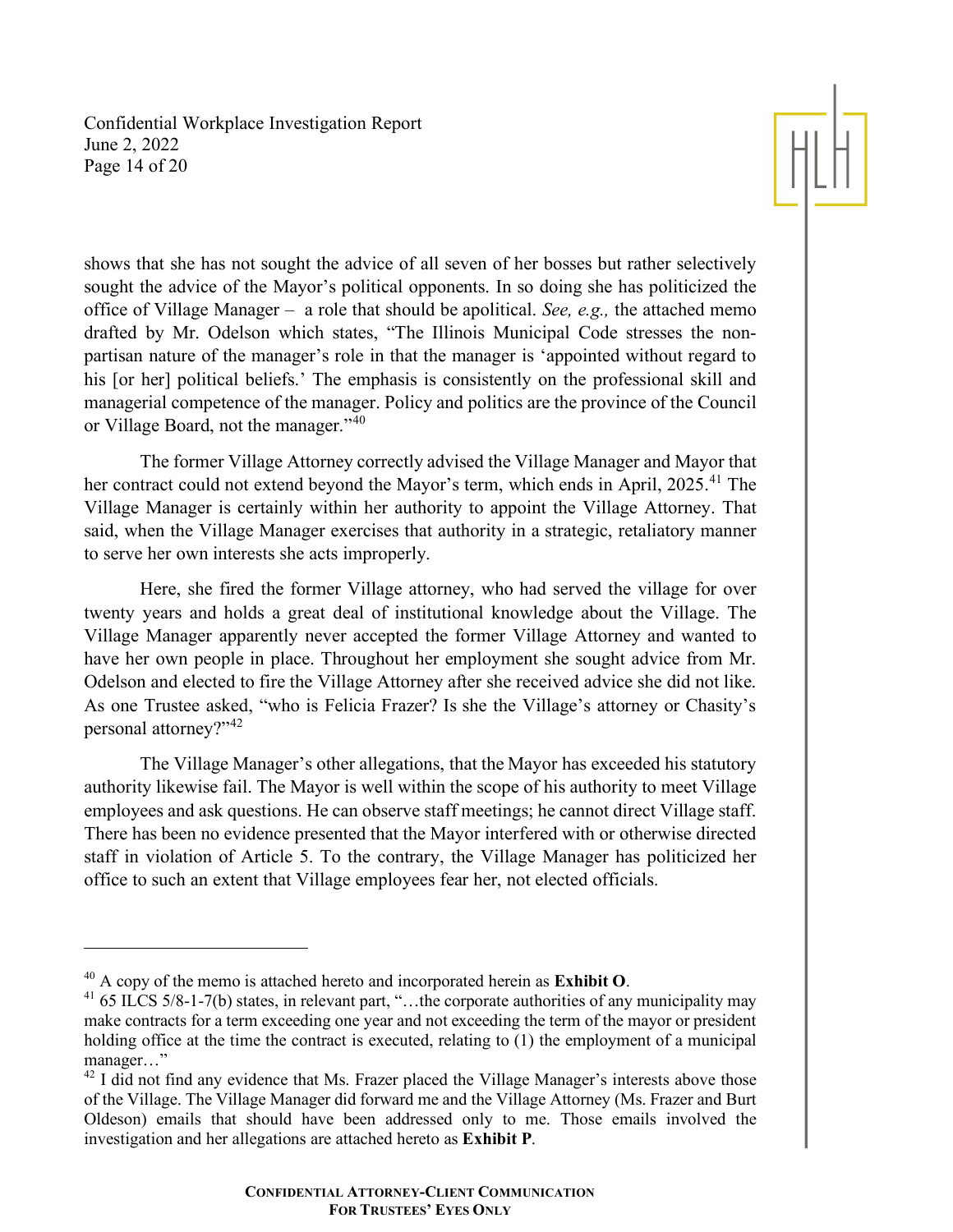Confidential Workplace Investigation Report June 2, 2022 Page 15 of 20



The Village Manager's written directive prohibiting Village employees from speaking to the Mayor – or any other Village official – means that no Village employee could report concerns about the workplace, the Village Manager or their fears of retaliation to her employer.

When asked to expand upon her March 22 and March 25 allegations, the Village Manager provided no relevant evidence. She was unable to state, for example, how the Mayor had allegedly overstepped his authority. I pressed her for examples of how he interfered with the Village's day-to-day operations. In response, she simply concluded that he did. Village Attorney Burt Odelson commented that the Mayor exceeded his authority by sitting in the Village Manager's meetings with department heads but later conceded that the Mayor, as well as the Trustees, could attend those meetings as observers.<sup>[43](#page-14-0)</sup> There is no evidence that the Mayor hired or fired department heads or otherwise usurped any of the other statutory powers of the Village Manager.

# **II. The Village Manager Retaliates Against Village Employees**

In the course of investigating the Village Manager's complaint, I discovered serious concerns about how the Village Manager conducted herself in her day-to-day functions. Numerous witnesses reported that the Village Manager used derogatory terms, displayed discriminatory intent and/or engaged in retaliatory behavior against Village employees.

The Village Manager's retaliatory behavior is well documented. Nearly every witness (including a Trustee) was fearful of speaking to me. Some employees simply refused to be interviewed, including a department head. Witnesses would only speak to me after they were assured several times that their names would not be used in the report and that they would not be otherwise identified. I have conducted many workplace investigations and have never encountered a workforce like this one, that is uniformly afraid to cooperate with me. Retaliating against a witness who participates in an investigation such as the instant investigation states a claim for retaliation under both state and federal law. Moreover, retaliation claims account for more than half of all employment discrimination claims filed at the EEOC.<sup>[44](#page-14-1)</sup>

Examples of retaliation from the Village Manager include, but are not limited to, the following:

<span id="page-14-0"></span><sup>&</sup>lt;sup>43</sup> Village Attorney Burt Odelson acknowledged that neither he nor any Odelson Sterk attorney ever raised concerns to the Board of Trustees about the Mayor exceeding his statutory authority.

<span id="page-14-1"></span><sup>&</sup>lt;sup>44</sup> Retaliation claims account for 55.8% of all charges filed with the EEOC according to the EEOC's enforcement and litigation data for the 2020 fiscal year.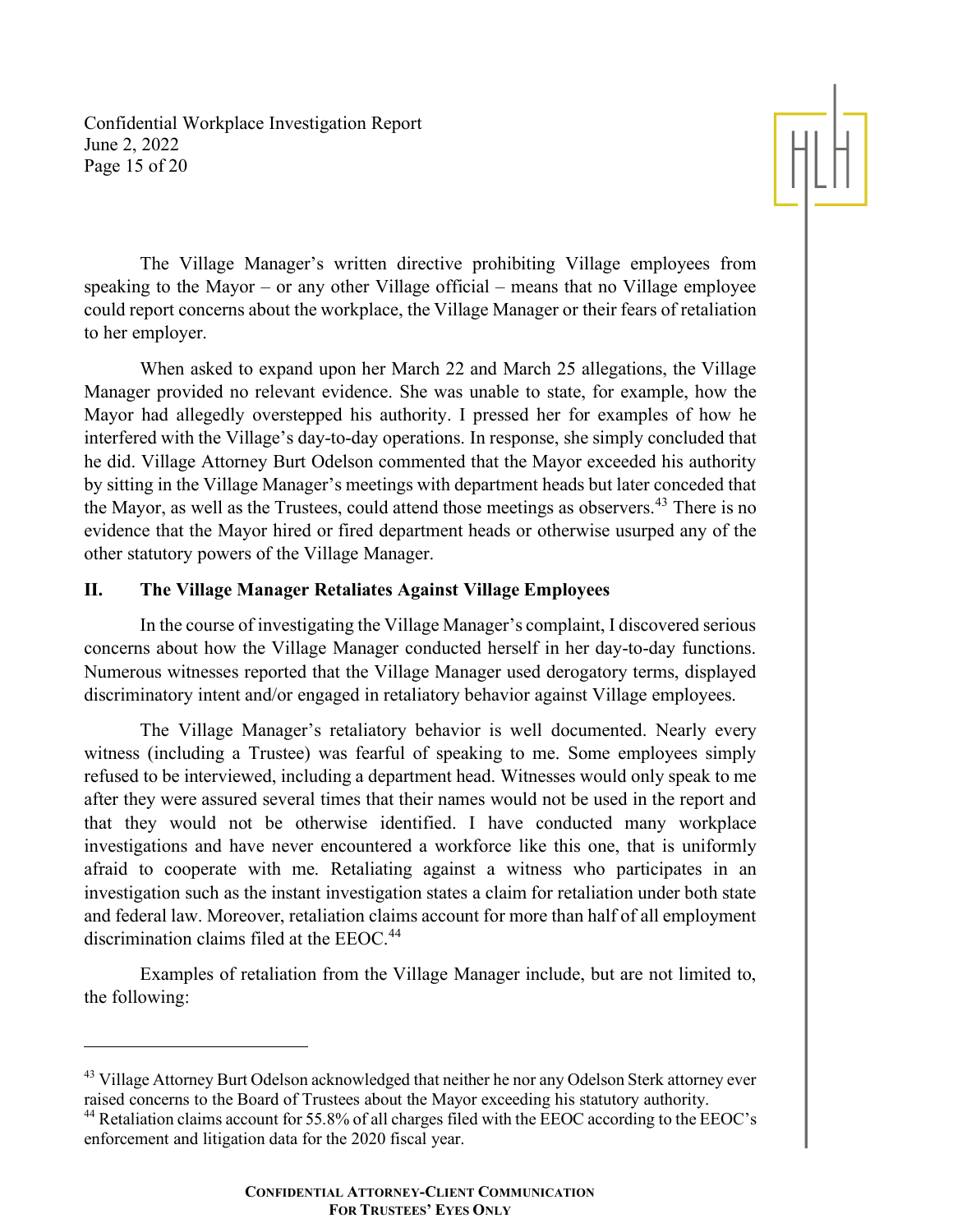Confidential Workplace Investigation Report June 2, 2022 Page 16 of 20



- o When a department head answered a question from the Mayor at a COW meeting that the Village Manager did not like she ordered him to move his office to the basement;
- o When the Mayor told the Village Manager that graffiti in the Village needed to be removed at a Board meeting the Village Manager reneged on the plan to hire a laborer to assist in the Department, telling the Department head that she would hire him an assistant deputy instead in order to keep an eye on him [the department head];
- o The Village Manager removed a Department Head from the weekly meetings she had with Department Heads because she believed the individual was providing the Mayor information;
- o The Village Manager placed a Department Head on a three-day unpaid suspension for disagreeing with her privately;
- o The Village Manager moved offices of Village employees she believes were aligned with the Mayor to punish them; and,
- o The Village Manager publicly shames and berates Village employees she believes are "disloyal" to her.

In contrast, no Village employee alleged that they were subject to retaliation from the Mayor. Some employees expressed concern about being caught in the politics of this investigation, but when asked directly if they feared retaliation from the mayor, all answered they did not. In contrast, when asked if they feared retaliation from the Village Manager all but two answered affirmatively. Nearly every employee cried during their interviews with me. All the employees were anxious about their jobs and fearful of what the Village Manager might do to them in retaliation for speaking to me. In this form of government, the Village Manager, not the Mayor, Maywood's administrator with the absolute power to hire and fire Village employees, a fact that is well known to all. As the Village Manager angrily told a Village employee, "I can fire you and there is not a damn thing the Mayor can do about it."

# **III. The Village Manager Uses Discriminatory Language and Tropes**

Multiple employees stated that the Village Manager used foul language and discriminatory language regularly when referring to her perceived opponents. I had the same experience during our first interview. While no question was pending, and I was taking notes, the Village Manager offered that, "the Mayor has gender identity issues" as a reason that they could not work together. This homophobic, transphobic language plays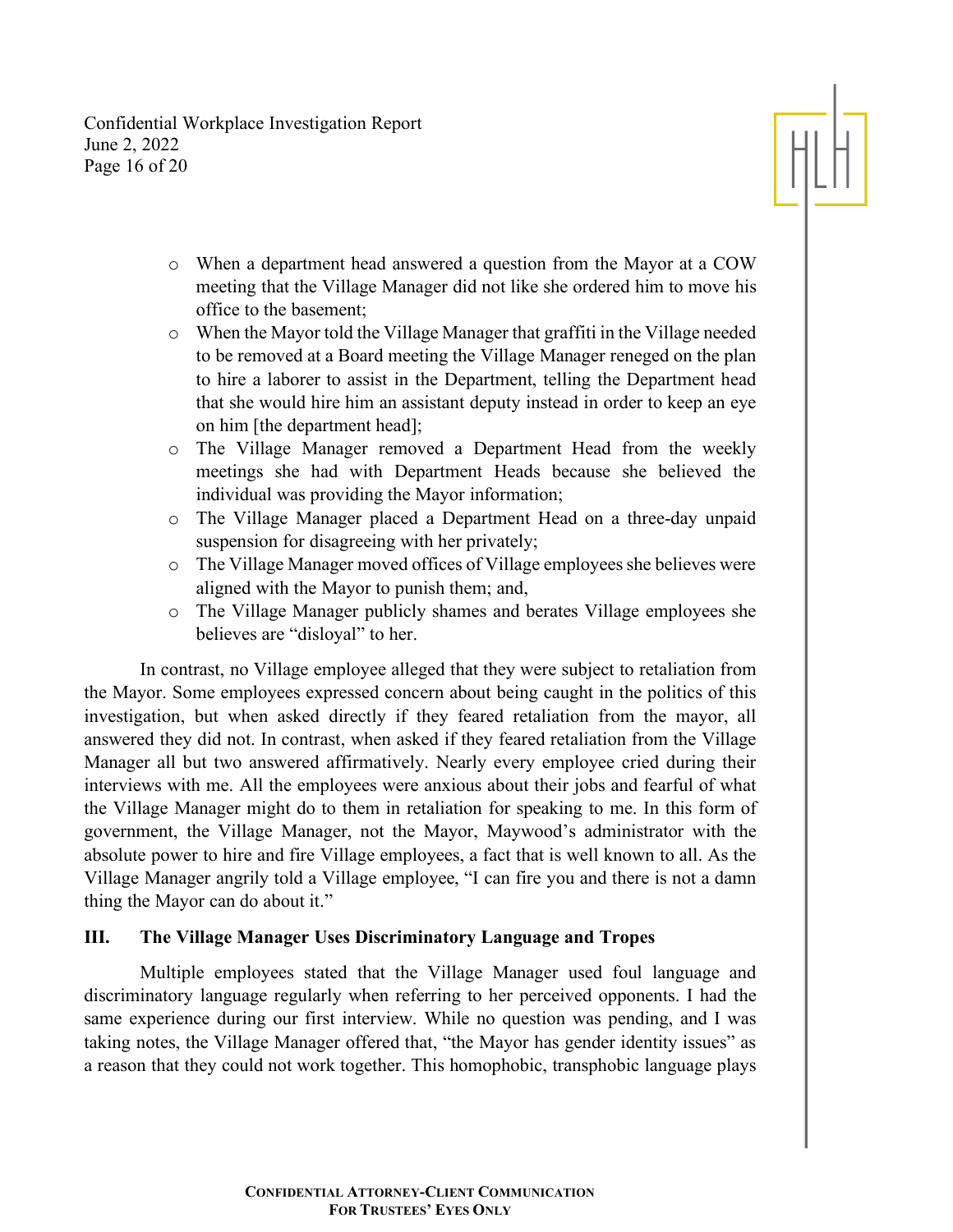Confidential Workplace Investigation Report June 2, 2022 Page 17 of 20



to the implicit bias<sup>[45](#page-16-0)</sup> of Trustees. One Trustee said that the Mayor was too "emotional" and did not act the way a man should. Implicit bias – how to identify it, address it and overcome it, has become increasingly important in the workplace and beyond. For example, Illinois state court judges are now required to complete implicit bias training.<sup>[46](#page-16-1)</sup>

Employees described multiple occasions wherein the Village Manager utilized racist and sexist tropes. Among other things, she would warn employees that they could have "momma" who would take care of them, or "black momma" who would "whoop their ass". She told employees that the problem really was that they were white and management was black – minimizing concerns and infusing the Village's day-to-day operations with discriminatory, divisive language.

The Village Manager likewise employs homophobic tropes and slurs to describe the Mayor. One witness recounted how she told him that she would not, "take orders from a well-groomed black man" because she would prefer to "punch him in his f ing face".<sup>[47](#page-16-2)</sup>

She has told multiple employees as well as third parties that she wants to "punch the mayor in the face"<sup>[48](#page-16-3)</sup> and that she wants to "whoop his ass".<sup>[49](#page-16-4)</sup>

She has repeatedly stated that the mayor is simply "part time",  $50$  without acknowledging that is offensive. She maintains that is not derisive but that she is simply stating "facts". She regularly opines that she would never live in Maywood, refusing to acknowledge how offensive that statement is. She says that the Mayor is not "her" Mayor, arguing that is a fact because she does not live in Maywood. She states that she does not want to be in politics, and that the Mayor publicly demeans and discredits her while

<span id="page-16-0"></span><sup>&</sup>lt;sup>45</sup> Implicit bias refers to the attitudes and stereotypes that affect our understanding, actions and decisions in an unconscious manner. State of Science: Implicit Bias Review 2015. Kirwan Institute for the Study of Race and Ethnicity.

<span id="page-16-1"></span><sup>46</sup> *See* "Interrupting Implicit Bias in the Illinois Judiciary", https://www.2civility.org/interruptingimplicit-bias-in-the-illinois-judiciary/.

<span id="page-16-2"></span> $47$  The phrase "well-groomed black man" is used to refer to black men who are – or perceived to be – homosexual.

<span id="page-16-3"></span><sup>&</sup>lt;sup>48</sup> Threats against public officials are expressly prohibited by state law. 720 ILCS 5/12-9 (stating that it is a Class 3 felony for the first offense and a Class 2 felony for a second offense). A copy of the law is attached hereto and incorporated herein as **Exhibit Q**.

<span id="page-16-4"></span><sup>&</sup>lt;sup>49</sup> No Trustee had heard the Village Manager use this language; no Village employee had brought their concerns about the Village Manager's use of derogatory language and/or tropes. This is unsurprising – the Village Manager has made clear that employees who contact any elected officials – i.e. her supervisors – will be subject to immediate discipline. Additionally, the Village has not yet established a Commission on

<span id="page-16-5"></span><sup>&</sup>lt;sup>50</sup> Include copies of emails wherein she refers to the mayor as "parttime".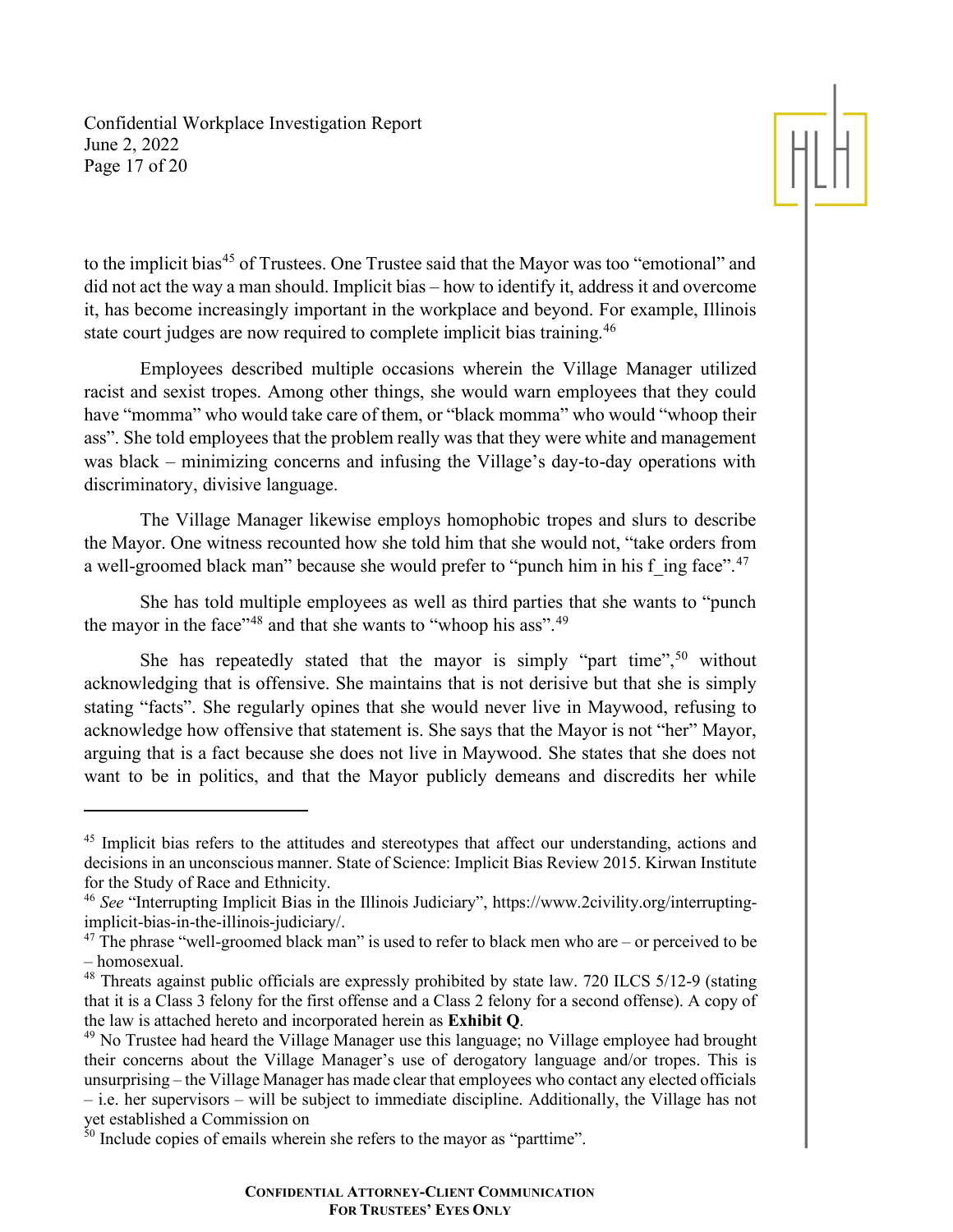Confidential Workplace Investigation Report June 2, 2022 Page 18 of 20



likewise ignoring her role in fostering political division. Maywood's managerial form of municipal government only works if the Village Manager is not partisan. Here, the Village Manager is nothing but partisan. She has effectively rendered the office of the Mayor superfluous, anointing herself the de facto mayor without the bother of an election.

In her written allegations to the Board she alleges that the Mayor is a narcissist who has a personality disorder.<sup>[51](#page-17-0)</sup> She told me that she knew this was the case because she had worked with addicts for years. In the packet she provided to the Mayor's political opponents she included an article on how to identify such personality disorders. Such conduct is inappropriate and demeaning. The Village Manager is not qualified to render psychiatric opinions and even if she was qualified it is unethical to speculate about the mental health of public figures.<sup>[52](#page-17-1)</sup>

Likewise, her behavior at Board meetings and the materials she chooses to showcase at the meetings are inappropriate and disrespectful of others' time. When I asked her why she would opt to include a Ted Talk on civility in her report at a Board meeting that was already past 11 p.m. she stated that it was not directed at the Mayor but rather at the residents who attended the meetings. In either scenario her judgment is fundamentally flawed. Ultimately, she serves Maywood residents and is obligated to listen to their concerns. She is certainly not the only person who is disrespectful of others' time – some Trustees and the Mayor exhibit the same behavior. Board meetings become shouting matches between the Village Manager, the Mayor, and his political rivals. The Mayor and certain Trustees are often incapable of moving forward and fight to get the last (unnecessary) word in. While this lack of courtesy among political rivals is not unique to Maywood, the role of the village manager is meant to be nonpartisan.

## **IV. Village Officials Fail to Listen to One Another**

Insisting that she is not in politics while refusing to take direction from the Mayor enables the Village Manager to weaponize the deep political divides in Maywood for her own gains. Every Trustee, including the Mayor, expressed his shock that Trustee Reyes-Plummer – the Mayor's "girl" – would vote against his March 22 request to end the Village Manager's employment. The idea that a Trustee would make a decision based on their own view of the matter at hand – rather than their political affiliation – was shocking.

<span id="page-17-0"></span> $51$  Ex. A.

<span id="page-17-1"></span> $52$  "The Goldwater Rule is a statement of ethics first issued by the American Psychiatric Association in 1973 restraining psychiatrists from speculating about the mental state of public figures." Psychology Today, https://www.psychologytoday.com/us/basics/goldwater-rule.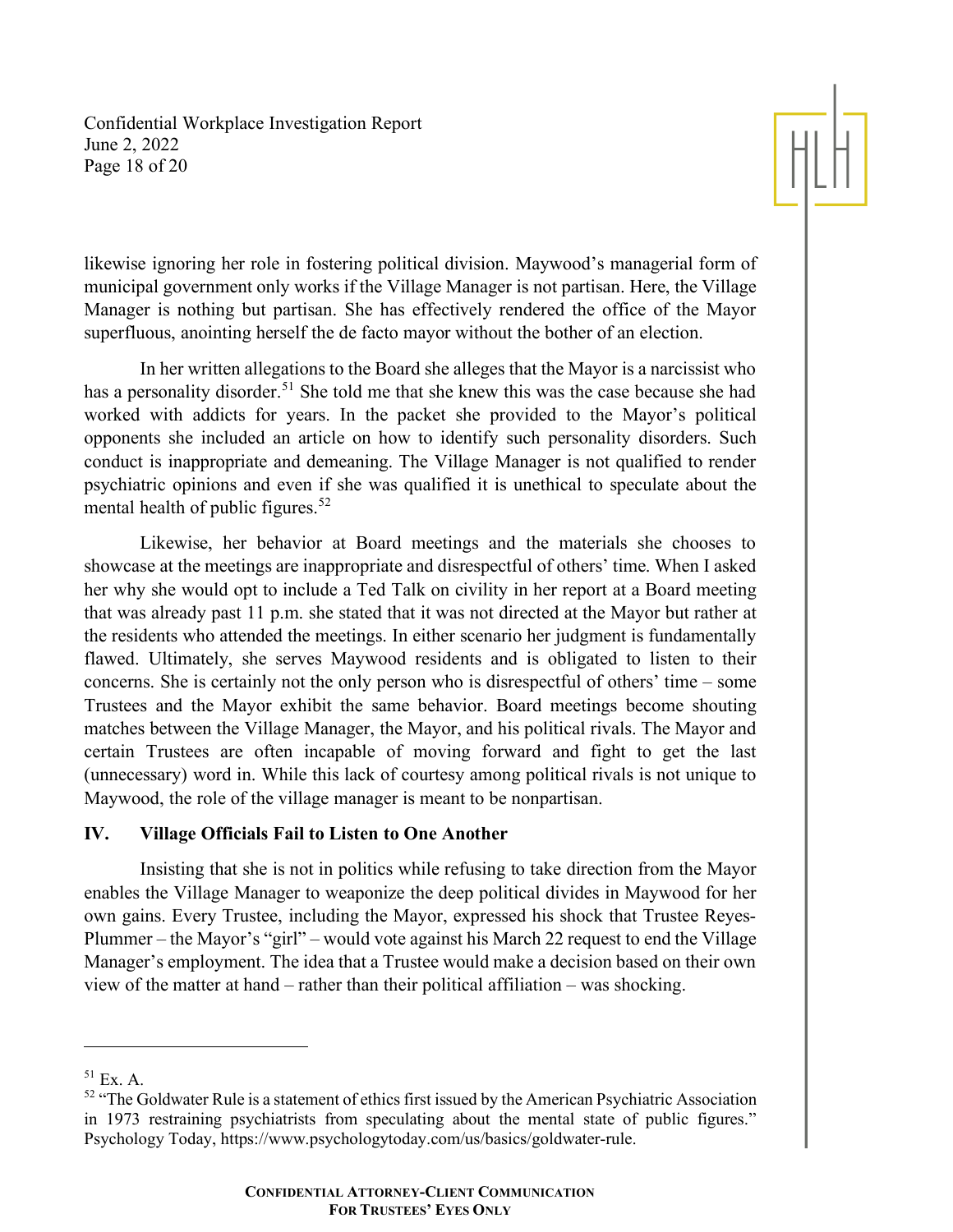Confidential Workplace Investigation Report June 2, 2022 Page 19 of 20

## It must not be.

The Village has a Board of Trustees eager to make changes to business as usual in Maywood and a community that needs their commitment to what is best for the Village. As one Trustee simply stated: "This is embarrassing." The path forward is not blaming one another for past misdeeds or getting the last, painful word in at a Board meeting. The path forward is one wherein the Trustees listen to one another, the Village employees and the Village residents they serve.

There are six Trustees and a Mayor in Maywood, each of whom brings a great deal to the role. The Maywood Board is composed entirely of people of color – making it unlike most other Boards. There is room for all of the Trustees and the Mayor to succeed in making the Village of Maywood better. It is axiomatic that to work together we must listen to one another. Listening does not involve hearing what the other has to say and then explaining one's own position. Each and every Trustee as well as the Mayor can and should be a part of the Village of Maywood's success. That means that the Mayor must engage his colleagues in the first instance – it is not enough to simply tell the Trustees what he plans to do next. He must get their buy-in and their ideas before he moves forward with his agenda.

So, who then deserves the blame for this? Ultimately, the Mayor *and* the Board of Trustees. The Mayor pushed through his preferred candidate and failed to utilize the appropriate procedure. Although the Village Manager previously served as the Mayor of Kankakee, for which she deserves to be congratulated, she barely met the qualifications for her current role. Had the Mayor utilized the appropriate procedure – a competitive national search with multiple candidates for the Board to consider – it is very likely that we would not find ourselves where we are now. Little surprise then that the Village Manager was not the right candidate for the job – she was the only candidate offered. After it became clear that the relationship was unworkable, the Mayor's political opponents reveled in his failure while his allies jumped to his defense.

Trustee Reyes-Plummer alone voted based on her conscience, not her political party. Now everyone must do so. Each and every Trustee must do what they believe to be in the best interest of Maywood, not dictated by their political affiliation. In so doing the Village of Maywood can become an example of politics at its very best.